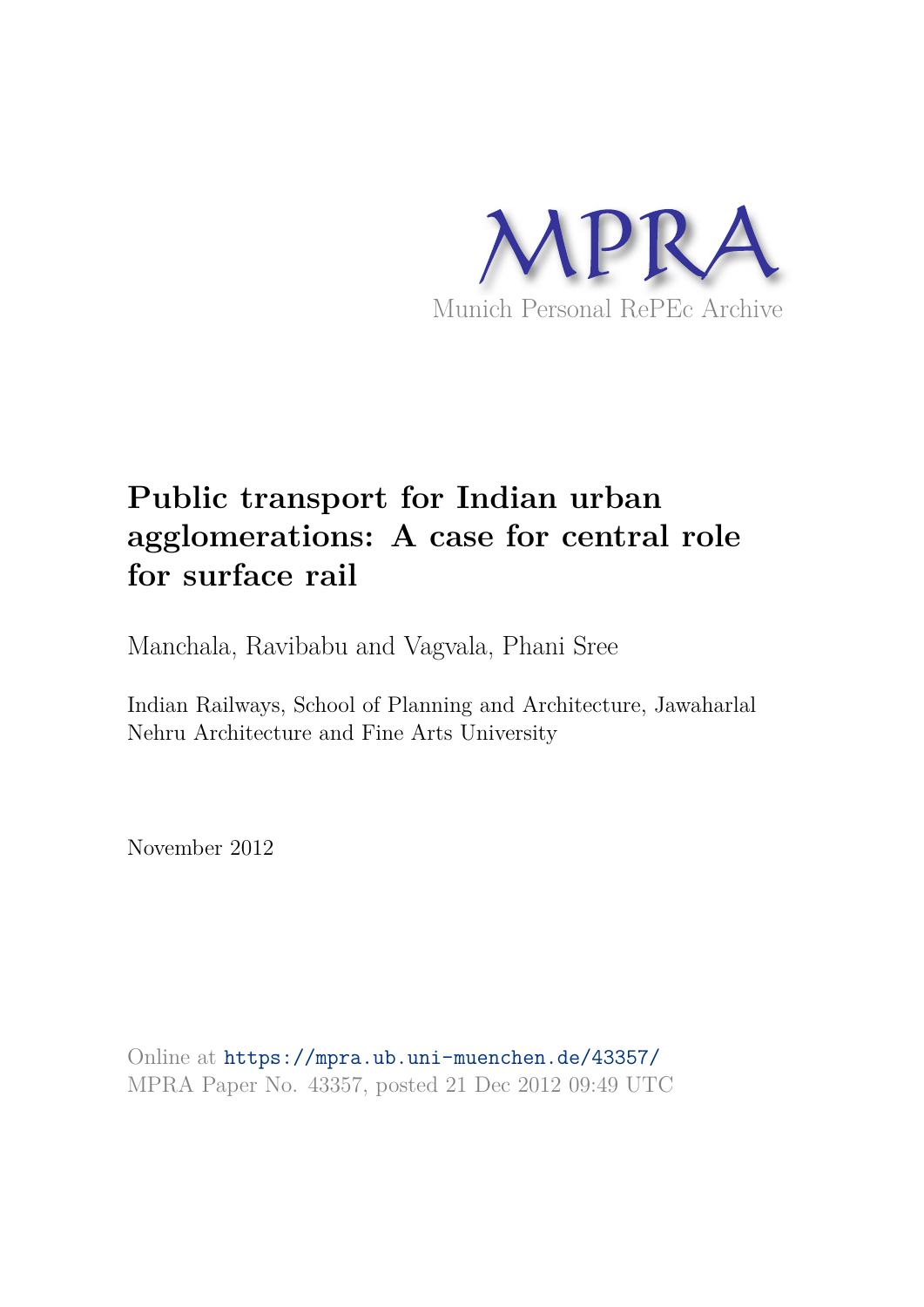# **PUBLIC TRANSPORT FOR INDIAN URBAN AGGLOMERATIONS: A CASE FOR CENTRAL ROLE FOR SURFACE RAIL**

M. Ravibabu, Joint Secretary, Ministry of Railways, Government of India, India

and

V. Phani Sree, Associate Professor, School of Planning and Architecture, Jawaharlal Nehru Fine Arts and Architecture University, Hyderabad, India

Email for correspondence: ravibabumanchala@gmail.com

### **ABSTRACT**

#### **Objective**

Emerging economies like India are investing heavily in rapid development of urban transport infrastructure for public transport. Though the initial efforts started with three modes - metro rail, Bus Rapid Transit (BRT) and surface rail; currently investments are being made mainly in metro rail and BRT. In spite of lack of patronage, surface rail, which helped develop many cities in India, is playing a prominent role in movement of urban commuters.

The objective of research is to assess the viability of surface rail for movement of urban commuters in comparison to metro rail and BRT. To achieve this objective research questions asked were:

- How do cost, capacity and cost per unit capacity compare between metro rail, surface rail and BRT systems?
- What is the current urban form of Indian cities and policy framework to accommodate future urbanisation?
- What does this imply for planning of public transport?
- Can the surface rail serve the city core in addition to serving the peripheral areas?
- If so, what should be the planning strategies for the surface rail systems?
- What are the implications for public transport in India and can the BRT, metro rail and surface rail be symbiotically combined to generate a more purposeful and distinct Public transport for Indian UAs? If so, what are the investment implications?
- If the answer to the above is affirmative, what policy measures are required to integrate surface rail into transit systems of Indian UAs?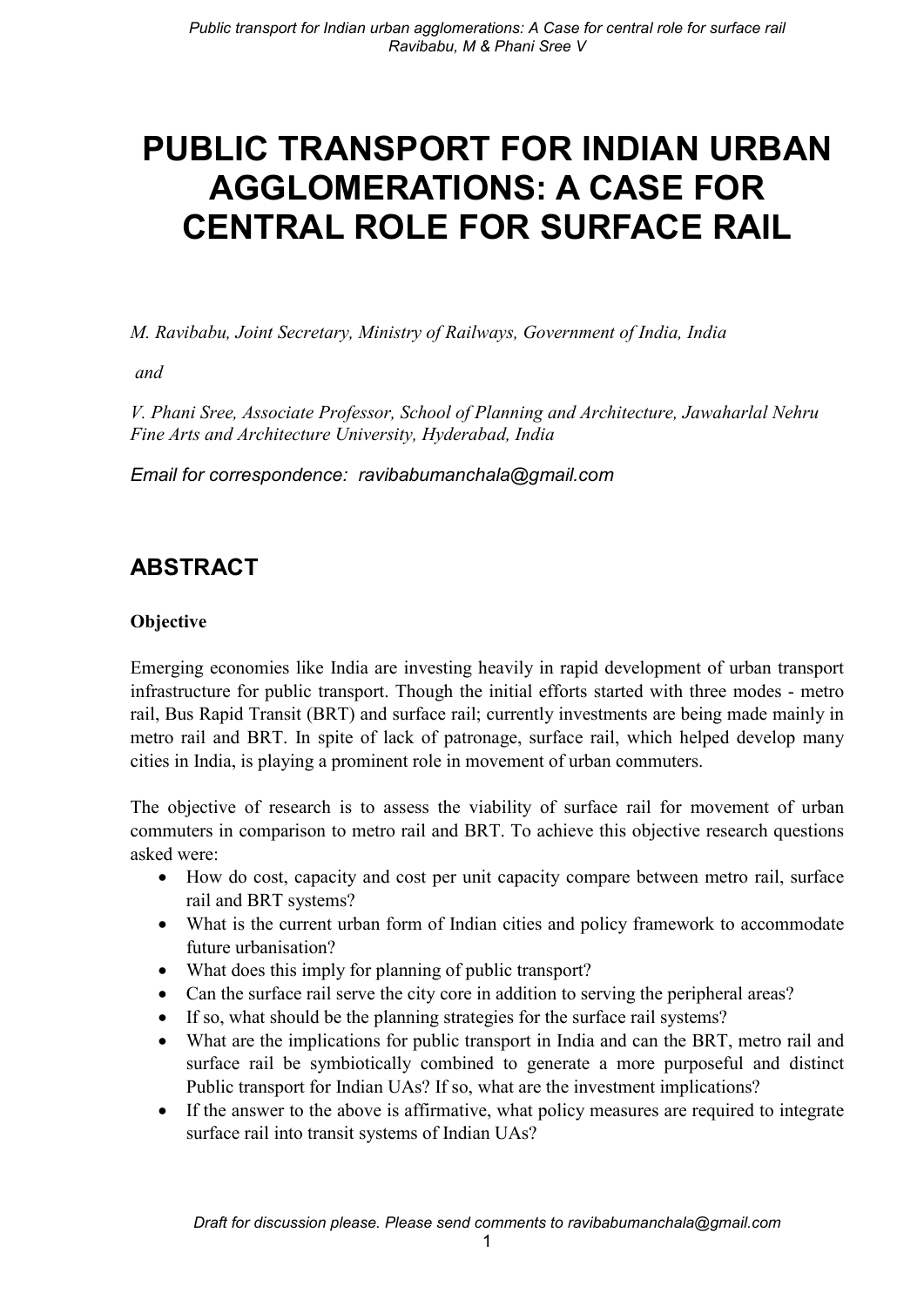#### Methodology

The methodology adapted was:

- Comparative assessment of cost, capacity and cost per unit capacity for the three modes which established that cost per unit capacity for surface rail is one twentieth of metro and one fourth of BRT
- Review of urbanisation trends and policies
- Finally, review of rail network in the 50 urban agglomerations (UAs) with population more than million to see the extent of rail network serving them and whether it can serve the core city.

#### **Results**

The results indicate that during the 12<sup>th</sup> plan 747 kilometres (kms) of metro rail and 989 kms of regional rail systems are being developed to serve 10 large UAs. As against this, by reallocation of the resources a more elaborate urban rail network of 6628 kms can be upgraded and 3000 kms of new system can be added in all the 49 UAs. Another major finding is the hidden benefits given to metro rail compared to surface rail systems.

#### **Implications for Policy**

Immediate policy implication is to undertake surface rail development on priority before metro rail development is taken up. Policy implication would be to set up an institutional mechanism for fast development of surface rail. This would be possible if apex policy making bodies of Ministry of Urban Development (MoUD) for urban transport, Ministry of Railways (MoR) for surface rail and the Planning Commissions jointly review and formulate guidelines for surface rail and metro rail projects. This would facilitate concerted action for development of surface rail at all levels.

Keywords: Surface rail, urban transit, Bus rapid transit, Metro rail, Urban Agglomerations, *India*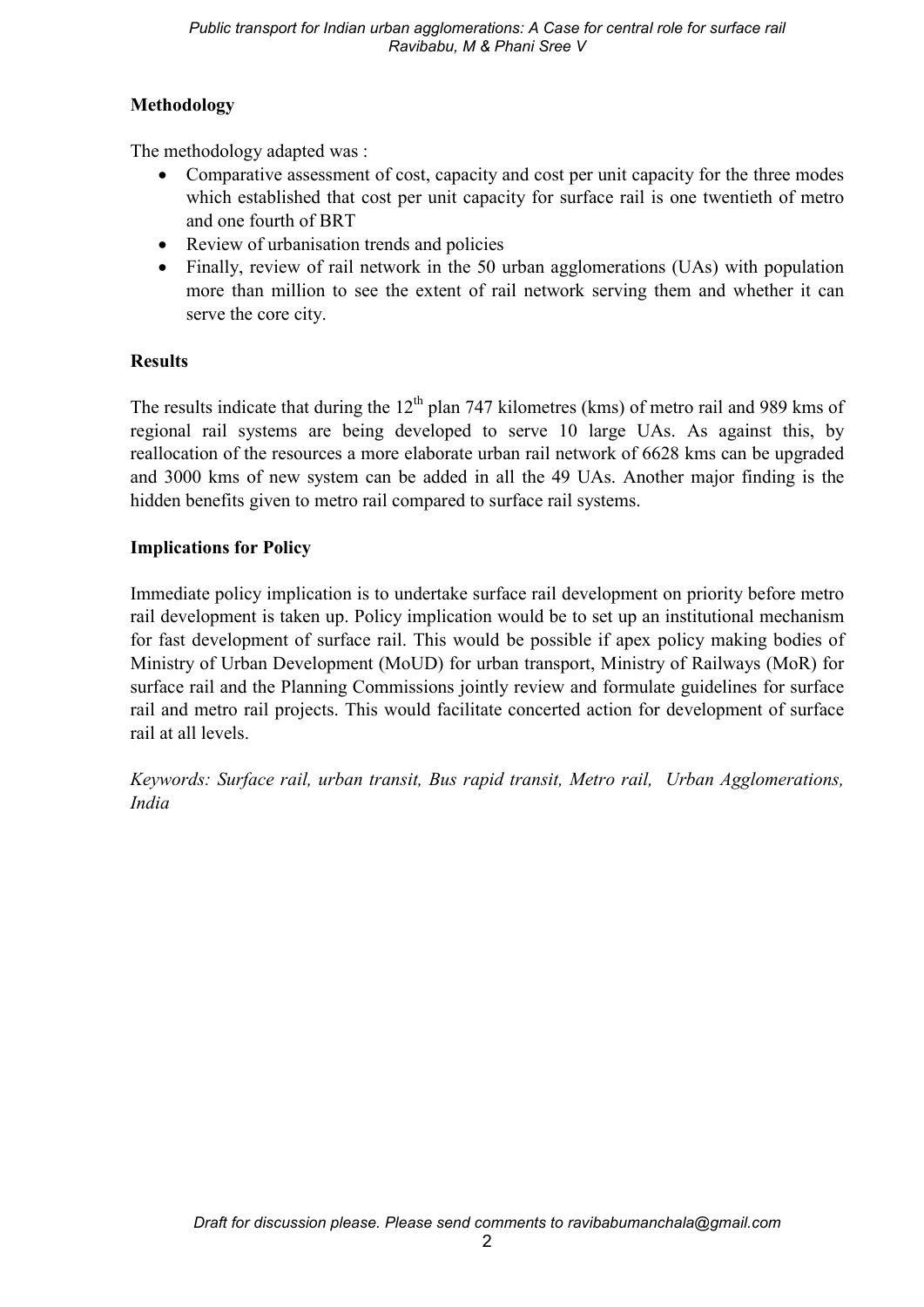#### Public transport for Indian urban agglomerations: A Case for central role for surface rail Ravibabu. M & Phani Sree V

Mass rapid transit can contribute ... to city efficiency..., but it can also impose a heavy fiscal burden. Alternative technologies should be evaluated both in operational and fiscal terms. More expensive rail-based systems (emphasis added) should only be adopted within an integrated planning and financing structure. (Blurb at the beginning of Chapter on Mass Rapid Transit, World Bank, 2002, p. 109)

Despite ... problems, several [surface rail] systems could be converted into surface metros at a fraction of the cost of underground or elevated systems (emphasis added), even if there is a need to add an underground or elevated link to the central business district or any other populated area. Several Asian cities ... and African cities ... are possible candidates for conversion of suburban railways into modern systems... (World Bank, 2002, Pg 114-115)

### **INTRODUCTION**

In the last ten years urban transport in India has been a major area of focus. National Urban Transport Policy (NUTP) of Government of India (Ministry of Urban Development, 2006) resonates with increasing concerns of global warming and green house gas emissions and lays down policies for reduction of private travel, increasing public transport and non motorised travel. Federal, state and local governments have also invested on public transport infrastructure; especially on metro rail systems and Bus Rapid Transit (BRT) systems. However, surface rail based transit systems, though they are more cost effective and ubiquitous in India and have facilitated growth of Indian cities, have not received the same attention and investment. Focus of this paper is to assess the viability of surface rail as an urban transit and, if found viable, look at the conditions which would enable its integration into urban transit while simultaneously meeting the needs of long distance traffic.

#### **National Urban Transport Policy and Choices for Public Transport**

Though NUTP lists various public transport options such as the metro rail (either elevated or underground), Bus Rapid Transit (BRT) systems, conventional bus, electric bus, monorail, and the conventional rail systems that run on surface<sup>1</sup>, it does not lay down a criteria on the choice of public transport. However, the policy concludes that surface rail is not suitable for urban transport and relegates it to suburban areas of large cities (Ministry of Urban Development,  $2006$ ).

However, works on surface rail, metro and BRT systems started around the same time; Hyderabad with surface rail system in 2000, Delhi with metro in 1998, and Delhi and Ahmadabad with BRT in early 2000. Following this there is intense debate on the choice of public transport; mainly between metro rail and BRT. In this intense debate surface rail and Hyderabad's experiment with surface rail was lost (see box 1 for comparison of Hyderabad Multi Modal Transport System (MMTS) and Delhi metro rail).

 $1$  This is also referred to as conventional rail or at grade rail by different authors. In this article surface rail includes all systems run by Ministry of Railways. They are usually run at surface level.

Draft for discussion please. Please send comments to ravibabumanchala@gmail.com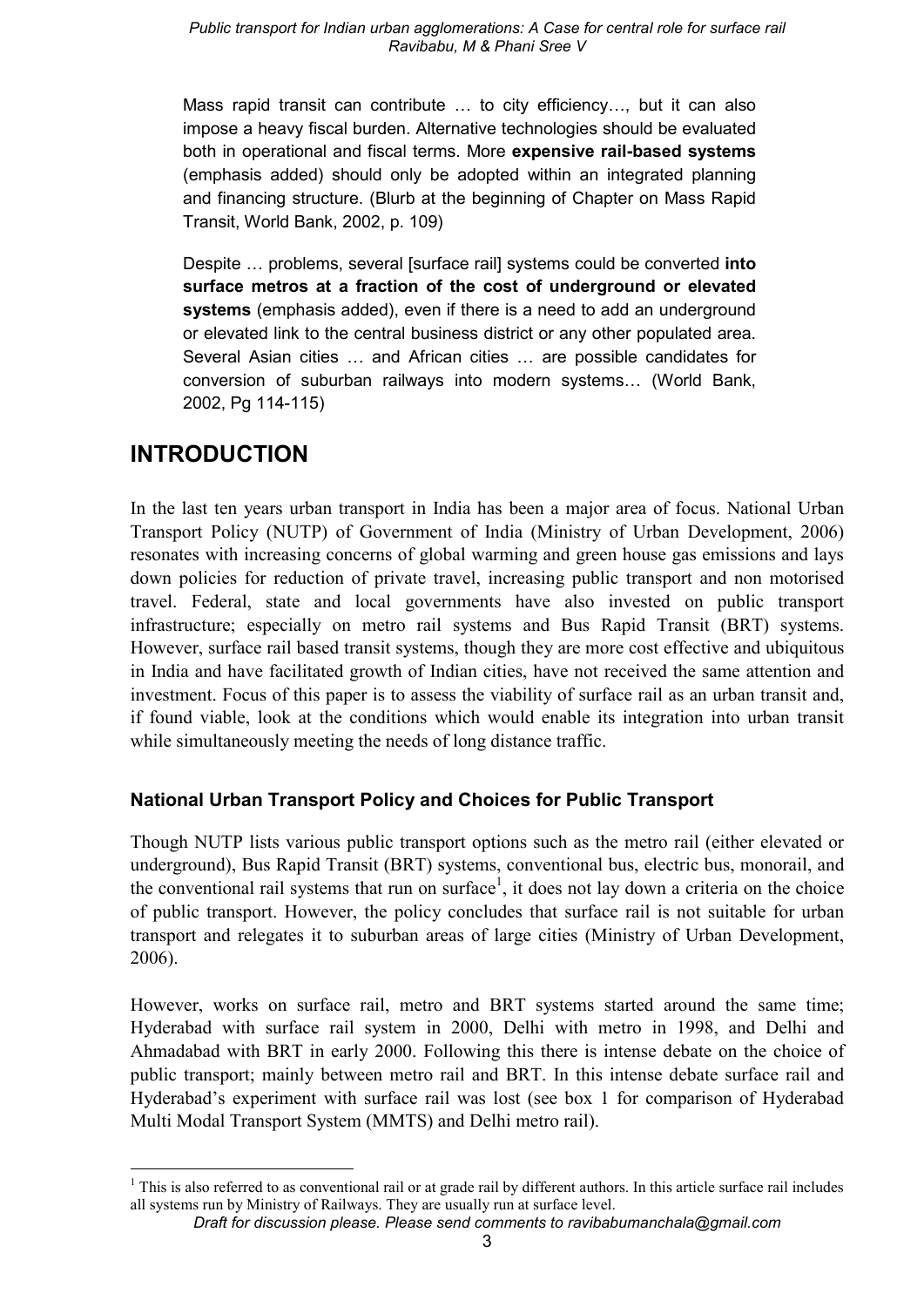Box 1: Case of an Orphan and Pampered Child: Comparison of Hyderabad Multimodal Transport System (MMTS) and Delhi Metro Rail System

Both started around the same time: MMTS in Hyderabad in 2003 and metro rail in Delhi 2002. MMTS, plan for upgradation of surface rail for suburban operations, cost Rs 1.78 billion to upgrade 43 km section for suburban operations. It now carries around 150 thousand passengers per day: a capital investment of 13.700 per passenger carried. Lack of interest on the project by the original promoters prompted a news paper to report "Orphaned' MMTS chugs on" (The Hindu, March 6, 2006) showing how public patronized the system even though no investment were flowing into it. Phase 2, covering 107 kms of length for Rs 6.3 billion, was sanctioned after a gap of 9 years in 2012 (Times of India, March 2, 2012).

DMRC cost Rs 300 billion for a 190 km track and carries around 1.8 million passengers per day: an investment of Rs 167, 000 - 12.5 times the investment on Hyderabad project. The encomiums Delhi metro received are a legion. Now the 3<sup>rd</sup> phase has been sanctioned for 107 km costing Rs 350 billion (Jagran Post, Jan 1, 2012). Source: "Multi-Modal Transport System (Hyderabad)", 2012; Delhi Metro Rail Corporation Limited, 2012; and discussions with company officials Note: Rs or Rupee is the Indian currency. As on  $31/10/2012$ ,  $1\$  = Rs 54.

The metro system caught the imagination of the Indian urban population both due to its convenience and excellent project managing skills of Delhi Metro Rail Corporation (DMRC) under the leadership of Dr Sreedharan. Thus clamour for metro rail has reached a crescendo and currently 22 cities are working on metro projects and another 15 are toying with monorail projects (Tiwari, 2011; "Rapid Transit in India", 2012). The proponents of metro have made it near mandatory for cities with more than 1 million population<sup>2</sup>. The new fad for metro is termed as "Metro Mania" by the chairman of National Transport Policy Development Committee (NTPDC), an apex committee constituted by Indian Government on development of transport policy for the country (Mohan, 2012, p. 42).

Though BRT systems have been late starters in Indian cities, the system has established itself in the Indian scenario owing to numerous advantages of the system and vigorous support by prominent academicians and advocacy organisations (Mohan, 2008). Advocates of BRT have concluded that "...bus rapid transit systems with dedicated lanes seem to be the only choice for providing affordable mass transport in our cities" (Mohan, 2008, p, 1). As on date, BRT systems are operational in 6 cities, under construction in 7 cities and planned in 7 more cities ("Bus Rapid Transit", 2012).

Planning Commission, apex policy formulation and review body of Government of India, appointed a working group to recommend a strategy for development of urban transport for the  $12<sup>th</sup>$  five vear plan. The committee has recommended the following guidelines for urban transport:

• Add BRTS  $\omega$  20 km/1 Million population in 51 cities with population > 1 Million;

<sup>&</sup>lt;sup>2</sup> "It has been observed that in developed countries, planning for mass transit system starts when city population size exceeds 1 million; the system is in position by the time the city population is 2 to 3 million and once the population exceeds 4 million or so, planned extensions to the Mass Rapid Transit Systems is vigorously taken up (Delhi Metro Rail Corporation Limited, 2012a, para 2). Sreedharan (2004) also states that "A rail based Metro System is inescapable... World-over the practice is that when the population of a city reaches 1 million mark, the studies and investigations needed for a Metro System are taken up" (quoted by Mohan, 2008).

Draft for discussion please. Please send comments to ravibabumanchala@gmail.com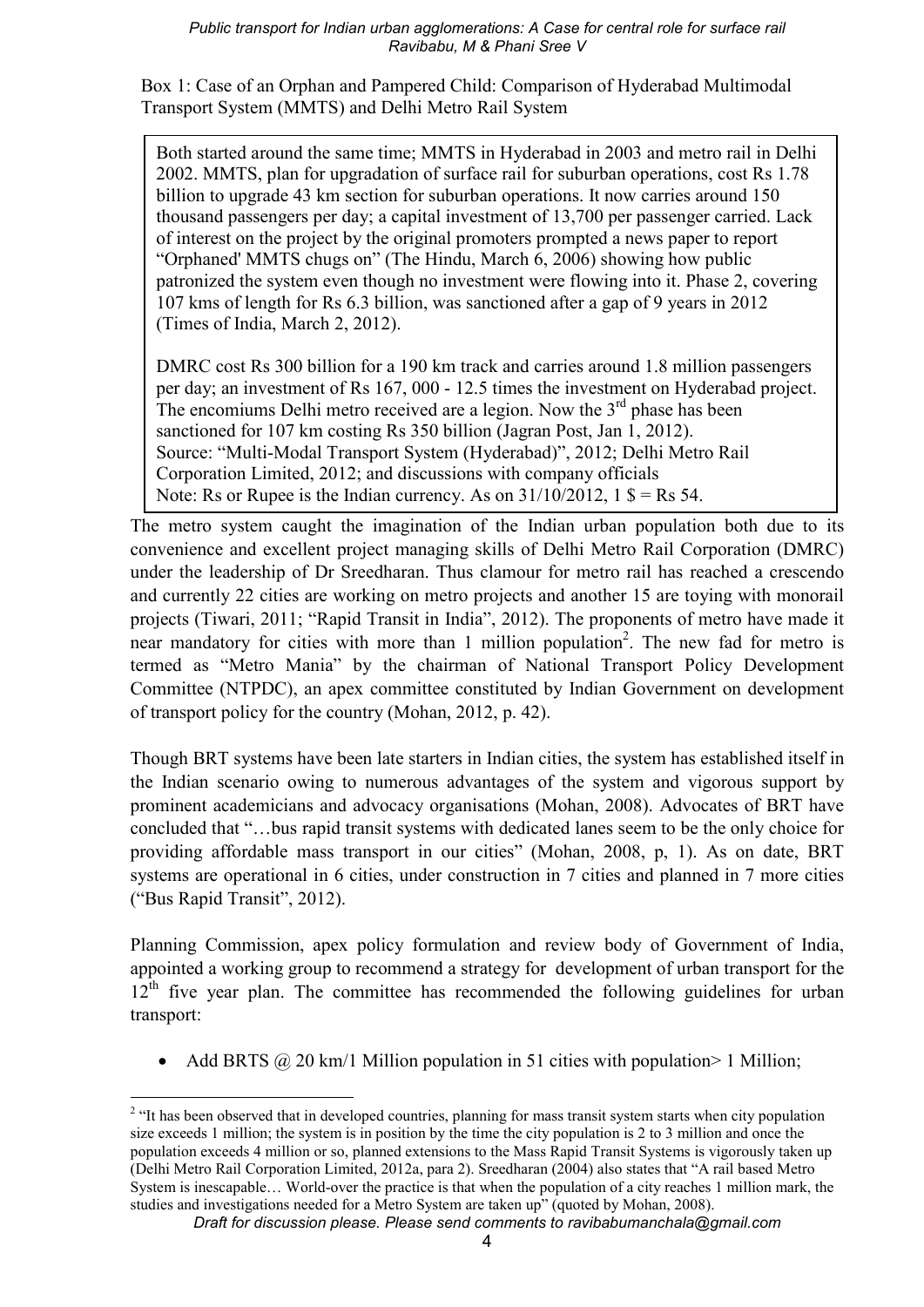- Add rail transit  $\omega$  10 km/Million Population, start planning rail transit projects in cities with population in excess of 2 Million, and start construction in cities with population in excess of 3 Million.
- Expand rail transit in existing mega cities i.e. 4 Million  $+$ ,  $\omega$  10 km per/yr. i.e. 50 km in 12th five year plan, (Planning Commission, 2012, p. 31)
- Developing hierarchical road network in newly developing areas (Planning Commission, 2012, p. 6)

Based on the above the committee recommends an investment of Rupees<sup>3</sup> (Rs) 1307 billion on Metro rail, Rs 296 billion on BRT, and Rs 197 billion on regional rail system (Planning Commission, 2012, p. 32). The regional rail system is different from the conventional rail systems and is limited to cities with 4 million plus population.

#### **Surface Rail and Urban Transport**

Though metro rail and BRT have found favour with policy formulators and that NUTP does not find it suitable for urban transport, extensive surface rail network of Indian Railways has been carrying urban commuters since a long time. In year 2010-11, in the three mega cities of Mumbai, Kolkatta and Chennai and on the ring rail of New Delhi, surface rail carried 4.06 billion passengers - a daily average of 11.1 million passengers (Indian Railways, 2011, p 112). As by definition passengers in other urban agglomerations are classified as non suburban by Indian Railways, a large number of urban commuters travelling in other cities are not captured in Indian Railway's estimate of suburban passengers. As per Author's estimates the figure would be at least a billion passengers per annum.

Thus beyond the pale of NUTP, surface rail systems have been carrying a large chunk of urban commuters since a long time. However, as the systems are not recognised as urban transport projects, investments are not flowing from the Ministry of Urban Development (MoUD) for the surface rail projects. The neglect is distorting the investment patterns.

### **Objective**

Primary objective of the paper is to review the viability of surface rail to cater to Indian urban commuters and also identify the areas where it needs to be nurtured. To address the above objective the research questions being addressed are:

- How do cost, capacity and cost per unit capacity compare between metro rail, surface rail and BRT systems?
- What is the current urban form of Indian cities and policy framework to accommodate future urbanisation?
- What does this imply for planning of public transport?
- Can the surface rail serve the city core in addition to serving the peripheral areas?
- If so, what should be the planning strategies for the surface rail systems?
- What are the implications for public transport in India and can the BRT, metro rail and surface rail be symbiotically combined to generate a more purposeful and distinct Public transport for Indian UAs? If so, what are the investment implications?

<sup>&</sup>lt;sup>3</sup> Rupees (or Rs) is the Indian currency. As on  $31/10/2012$ ,  $1$  \$ = Rs 54. Draft for discussion please. Please send comments to ravibabumanchala@gmail.com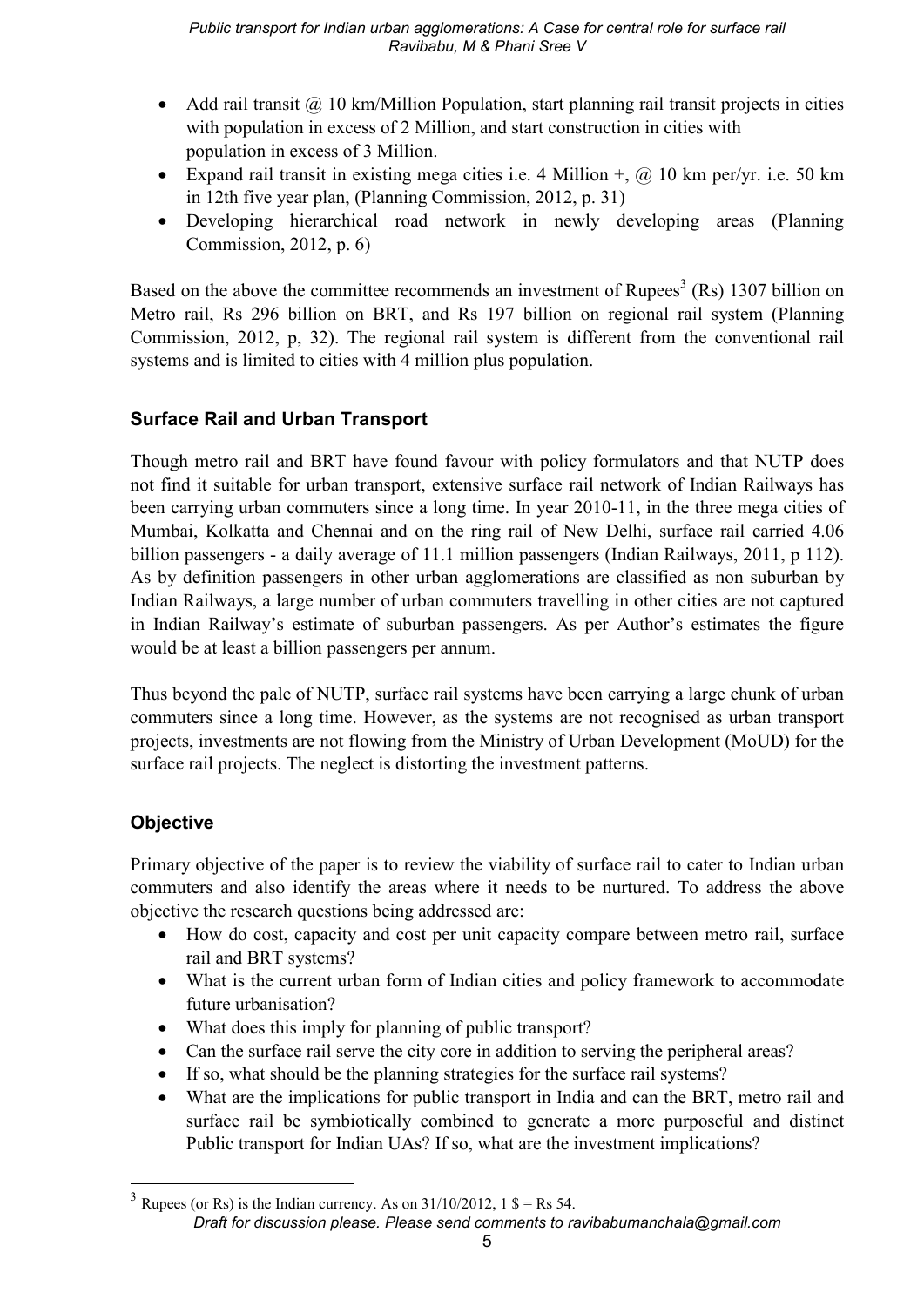• If the answer to the above is affirmative, what policy measures are required to integrate surface rail into transit systems of Indian UAs?

The paper is divided into 7 sections. The next section provides the relative merits and demerits of metro rail, BRT and surface rail. Section 3 discusses the changes in Indian urban form and the how public transport should be planned to serve such an urban form. Section 4 examines the surface rail systems across various cities of the country and the potential it has for serving the UAs. Section 5 brings out the implications for public transport systems and proposes how systems can be planned. Section 6 discusses the various policy measures to develop the surface rail based urban transport systems. Section 7 finally concludes and discusses on directions for future work

### **PUBLIC TRANSPORT OPTIONS: A COMPARATIVE ASSESSMENT**

THE BRT and metro rail options are extensively discussed and compared in the literature and it is a general consensus that metro rail has higher capacity (30-50000 people per hour per direction) compared to BRT (10-30,000 people per hour per direction) (Wright and Fiellstrom, 2005, p. 5). However, metro rail costs around 20 times higher than a BRT system (Mohan, 2008). Metro rail needs less space at the ground level compared to BRT. However, the potential for of surface rail has not been rigorously analysed vis-à-vis metro rail and BRT. The section first compares surface rail and metro rail on cost and capacity and then compares surface rail with BRT.

#### **Comparison of Metro Rail with Surface Rail**

#### Capacity

Capacity is a product of three factors; length of the moving unit, width of the moving unit and frequency. In India, barring a few exceptions, metro systems are generally designed for a 6 coach length trains as the platforms for elevated and underground systems are very costly (Chennai Metro Rail Limited, n. d; Bangalore Metro Rail Corporation Limited, n. d). Comparatively, surface rail trains are very flexible as the platforms are at the ground level. For example Mumbai suburban trains had 9 coaches for very long but they were gradually upgraded to 15 coaches (Western Railway, 2012b). The conventional trains are 24 coach length (Western Railway, 2012a). Thus it is practical to have 16 coach length urban trains, if not longer. Hence surface trains are  $2.67$  times longer than the metro trains  $(16/6)$ .

As metro trains are run on standard gauge, the width of coaches is 2.88 metres against the 3.66 meter wide broad gauge coaches of surface rail (Ravibabu, 2006). Thus surface rail trains are 26 % wider than metro trains. Combining the two data capacity of a surface rail train is 3.3 times of a metro train  $(1*2.67*1.26=3.36)$ .

Third important parameter is frequency. Metro systems are designed with high cost and latest signalling systems permitting trains to run at a 3 minute frequency, though some of the systems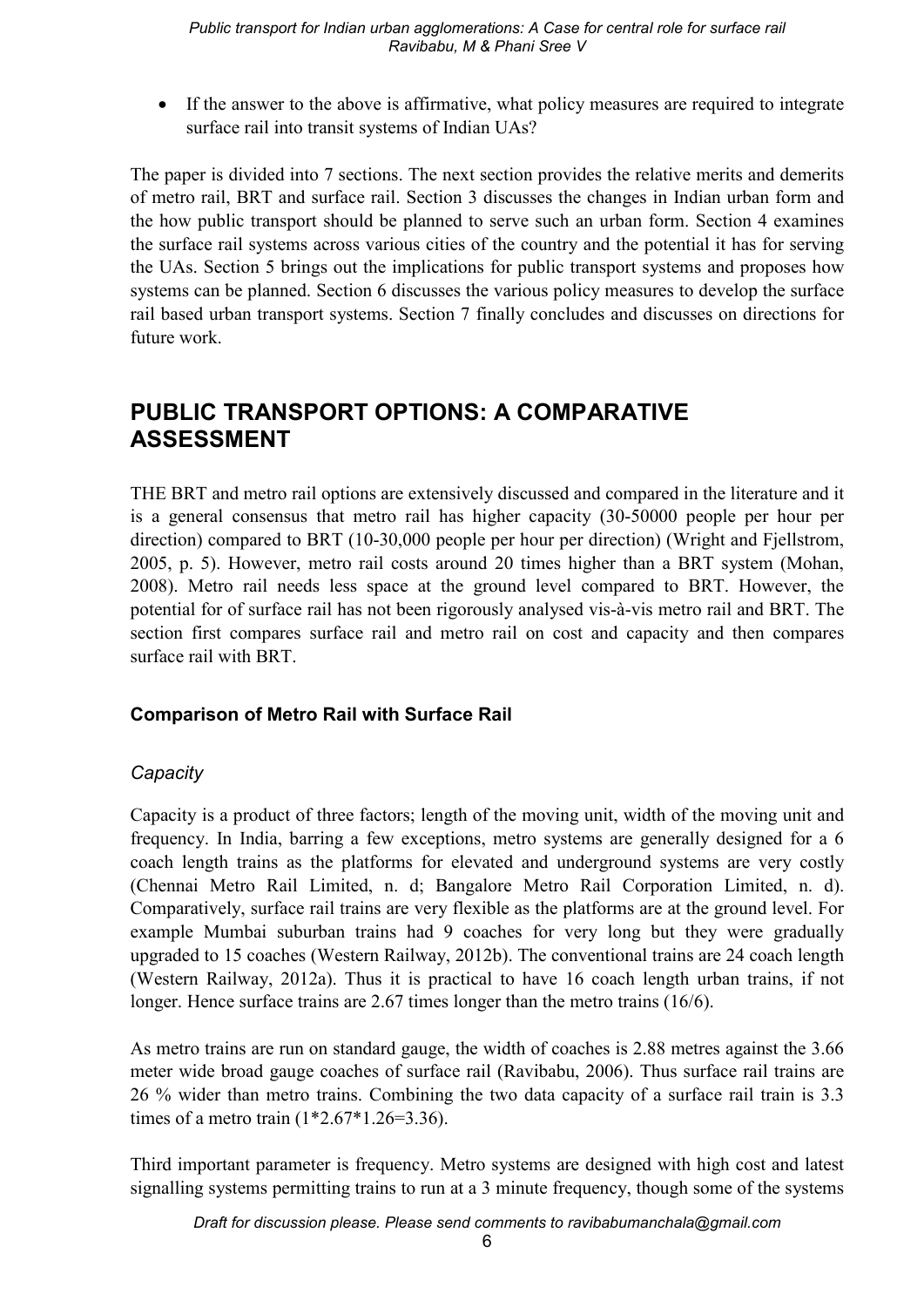do speak of two and a half minute or 2 minute frequency. Thus in an hour one can run 20 metro trains normally. As against this, surface rail systems have varied frequencies as the signal systems differ widely. The minimum headway achieved is 3.6 minutes on Western Railway suburban system (Varma and Jain, n. d.; Western Railway, 2012b; and discussions with officers of Western Railway). For practical reasons even if we assume a 5 minute frequency one can run 12 trains in an hour.

Combining all the three, a metro rail has capacity of 20 metro train per hour while a surface rail system has an equivalent capacity of running 40 (12 trains per hour \* 3.3) metro trains. Thus a surface rail system has capacity twice that of metro system. Even if 50 per cent of surface rail capacity is used for urban traffic, the rest can left out for conventional trains. Exact pattern of train running would be decided by the traffic pattern; intercity and intra city.

#### Cost

The surface rail is an upgradation of the existing system for running suburban trains. As Indian Railways has varied systems and cost upgradation varies for each system a system requiring highest investment is selected for comparison purpose - a single line non electrified conventional signalling system. The total investment works out to Rs 200 million per km<sup>4</sup>.

Metro costs differ depending on whether it is elevated, underground or at surface level. Elevated metros are the most prominent accounting for the 70 percent of route length, with underground being around 25 percent and 5 percent being at grade. Hence the costs of elevated metro rail are considered for comparison. As underground costs are around 50 % higher and at grade systems cost one tenth, the costs of metro rail would be higher than the estimates used in the paper.

Table 1 gives the cost estimates of elevated metro corridors in different cities of India. Though costs vary widely the estimate used by the  $12<sup>th</sup>$  plan working is much lower than estimates of individual projects. The cost is assumed to be 2500 million an average figure of the  $12<sup>th</sup>$  plan estimates and Bangalore project. Out of this around 25 % of the costs are earmarked for rolling stock<sup>5</sup> and the cost of fixed infrastructure works out to Rs 2000 million per km.

Draft for discussion please. Please send comments to ravibabumanchala@gmail.com

<sup>&</sup>lt;sup>4</sup> The investment components and the estimated investment required are as follows:

Doubling the line: Rs 100 million per km

Electrification of the system: Rs 25 million per km

Automatic signalling: Rs 15 million per km

<sup>•</sup> Introduction of new stations and upgradation of existing stations: Rs 30 million per km

Other expenditure (ticketing, passenger amenities, parking etc): Rs 30 million per km

Total: Rs 200 million per km (Indian Railways, 2012 and discussions with various railway officers)

<sup>&</sup>lt;sup>5</sup> Assumed based on data for international projects used in Flyvbjerg, Bruzelius, van Wee (2008), and share of rolling stock costs in different metro projects in India (Hyderabad Metro Rail, n. d.; p 29, 79 and 81 of the document; Indian Railways 2012, p 32)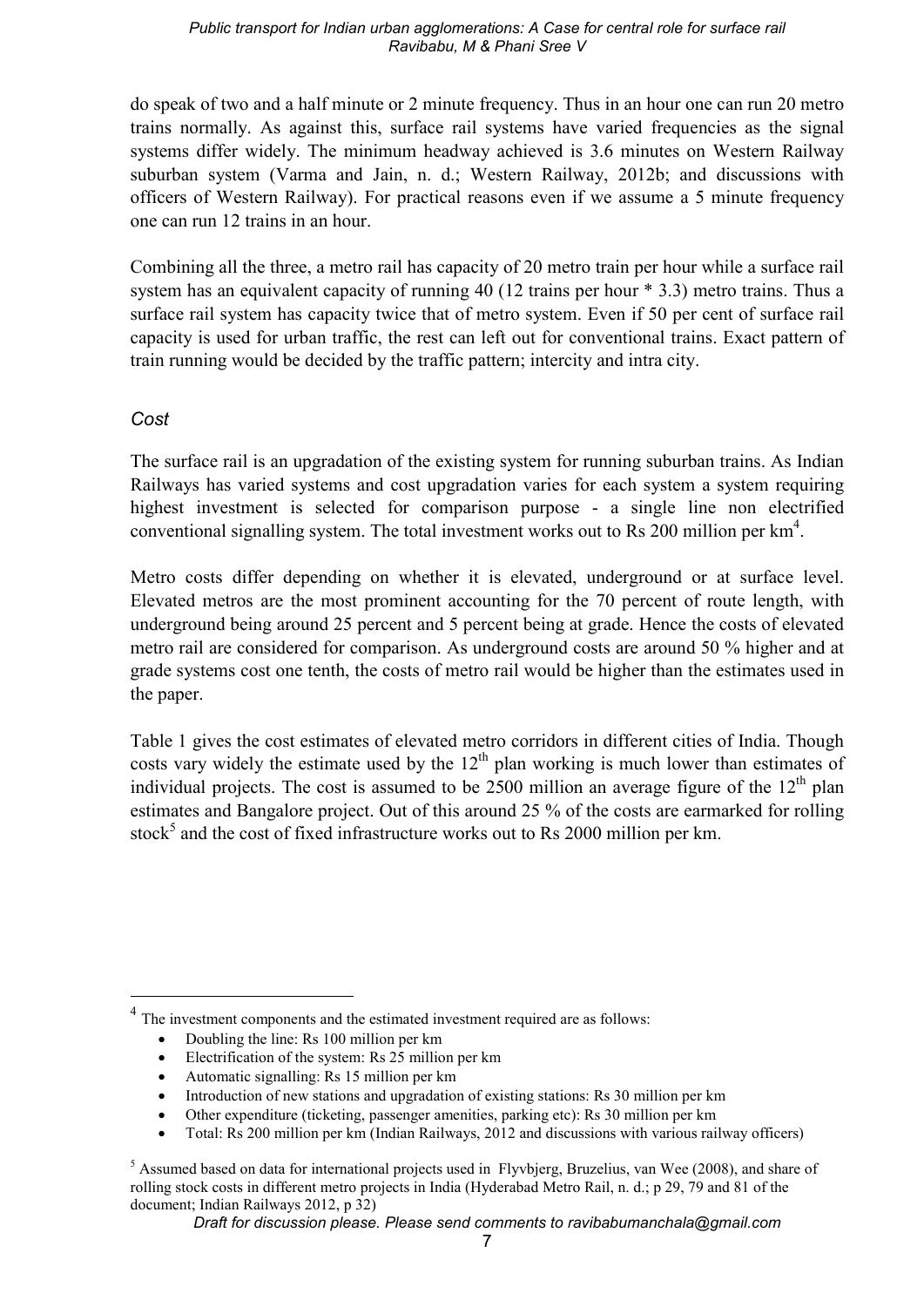| <b>City</b>                                       | Corridor length* | Cost         | Year of  | Cost per     | <b>Remarks</b>                     |
|---------------------------------------------------|------------------|--------------|----------|--------------|------------------------------------|
|                                                   | (kms)            | (Rs billion) | estimate | km           |                                    |
|                                                   |                  |              |          | (Rs million) |                                    |
| Hyderabad                                         | - 71             | 121          | 2008     | 1704         | stated<br>the<br>Year<br>not<br>1n |
|                                                   |                  |              |          |              | source and hence based on          |
|                                                   |                  |              |          |              | news paper reports                 |
| Chennai                                           | 22               | 51           | 2007     | 2318         | As per project report              |
| Bangalore                                         | 50               | 153          | 2011     | 3060         | not stated<br>the<br>Year<br>1n    |
| Phase 2                                           |                  |              |          |              | source and hence based on          |
|                                                   |                  |              |          |              | news paper reports                 |
| $12th$ Plan working group estimates               |                  |              | 2012     | 1750         | As report                          |
| * Estimates of elevated corridors only considered |                  |              |          |              |                                    |

Table 1: Assessment of cost of elevated metro rail corridors in different cities

\*: Estimates of elevated corridors only considered.

Sources: Hyderabad Metro rail 2012; Chennai - Chennai Metro Rail Limited, n. d.; Bangalore -Bangalore Metro Rail Corporation Limited, n. d; 12<sup>th</sup> Plan: Planning Commission (2012)

Thus per kilometre cost of construction of an elevated metro is 10 times that of the surface rail. As the capacity created by surface rail system is twice that of the metro system, actual cost per unit throughput of a metro system is 20 times that of the surface rail.

#### **Comparison of BRT with Surface Rail**

Comparing BRT costs and capacity with surface rail becomes more complicated as capacities of BRT systems vary widely depending on the design. As per Breithaupt (2010) BRT throughputs are around  $5,000$  at the lower end, around  $20,000$  in the mid range and around 45,000 at the highest category. Assuming the mid range figure, BRT throughputs are around half of the metro rail and one fourth of surface rail. As per the  $12<sup>th</sup>$  plan estimates a BRT costs around Rs 200 million per km (Planning Commission, 2012), one tenth of a metro or same as a surface rail system. Thus per unit throughput costs for a BRT would be around four times that of a surface rail.

#### *Summary*

Table 2 shows the capacity and cost of metro rail, surface rail and BRT per unit capacity created. Cost and capacity of metro rail is normalised to 100 and the value for surface rail and BRT are worked out in reference to these units. The last column shows that surface rail uses resources 20 times better than a metro rail and four times better than a BRT. BRT is five times better than metro.

|                                                                          | <b>Cost</b> | Capacity | Cost per unit capacity created |  |  |  |
|--------------------------------------------------------------------------|-------------|----------|--------------------------------|--|--|--|
| Metro                                                                    | 100         | 100      | 100                            |  |  |  |
| Surface rail                                                             |             | 200      |                                |  |  |  |
| <b>BRT</b>                                                               |             | 50       | 20                             |  |  |  |
| Note: as the values are normalised with reference to metro rail no units |             |          |                                |  |  |  |
| are mentioned                                                            |             |          |                                |  |  |  |

Table 2: The cost, capacity and cost per unit capacity for metro rail, surface rail and BRT.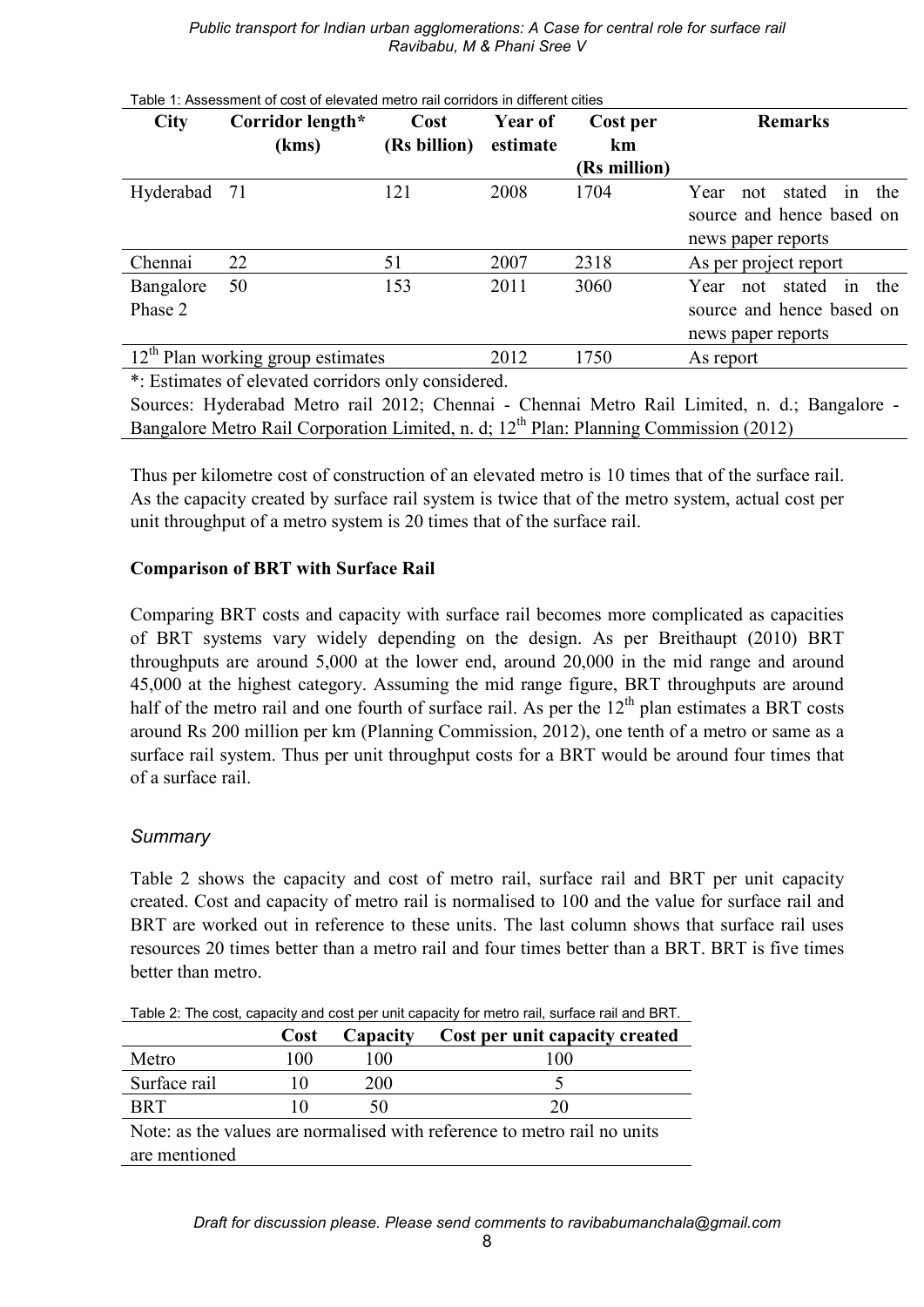#### **Surface Rail: Complementarities with Metro Rail and BRT**

Important strength of railway system is it does not take up additional space but optimally uses the existing right of way. When compared BRT takes up at least 10 meters right of way and metro at least 2 meters. Surface rail weakness lies in its inability to enter already developed areas leaving voids in the network. The voids should be filled by BRT or metro rail.

Another important strength of the surface rail systems is the ability to reach mofussil and outlying areas where urbanisation is occurring now. Metro by its cost and nature cannot reach such outlying areas and mofussil towns surrounding a city. Though BRT can ideally reach such areas the operational cost would be much higher.

Form the foregoing highest priority should be given for upgrading surface rail systems, followed by BRT systems. Metro should only be provided at places of missing links where traffic is volumes are high and BRT cannot handle such traffic.

### **URBAN GROWTH AND CHANGING FORMS**

Urban population in India, as per the 2011 census, is 337 million; 31 per cent of the total population increasing from 27.8 per cent in 2001. As per the 2011 census, towns and cities with population more than 100,000 are 393 in number of these 53 urban agglomerations (UAs) have population more than 1 million (Registrar General of India, 2011). The urban population would continue to grow and is estimated to be 590 million by 2030 with 68 urban agglomerations estimated to have population more than 1 million (Mckinsey Global Institute, 2010).

In addition to rapid growth of population are the variations in the growth pattern. As Kundu (2011) has demonstrated the share of cities and towns with more than 100, 000 out of the total population has increased from around 26 % in 1901 to 68 % in 2001. Kundu attributes the higher demographic growth to increase in migration and areal expansion. Out of these cities the metro cities have grown at a faster rate compared to the rest.

Another important factor is the differential growth between the city core and peripheral areas. Sita and Bhagat (2007) have shown that in the two decade period from 1981-91 and 1991 to 2001 out of the 35 UAs in majority cases (47 out of 70 possible cases) UAs have grown faster than city proper. In 16 out of the 70 cases city proper grew faster than the UAs and in 7 cases growth rates same. This indicates that barring few cities the general tendency is for the people to cluster to peripheral areas compared to the city core.

Another limitation on the growth of the core urban areas is the higher population densities in Indian cities (varying around 200 persons per hectare) compared to the other global cities (with most North American and Australian cities reporting around 10-40 persons per hectare and European cities varying from 30-60 persons per hectare) (Barter, 1999 pp. 190-196).

Such a spread of Indian UAs is also actively encouraged by the official policy of Government of India. The  $8<sup>th</sup>$  five plan (1992-97) strategy was to spatially distribute the population and it is observed that "Particular emphasis will be placed on the development of small and medium towns which serve as an important link between the village and the large cities ... the small and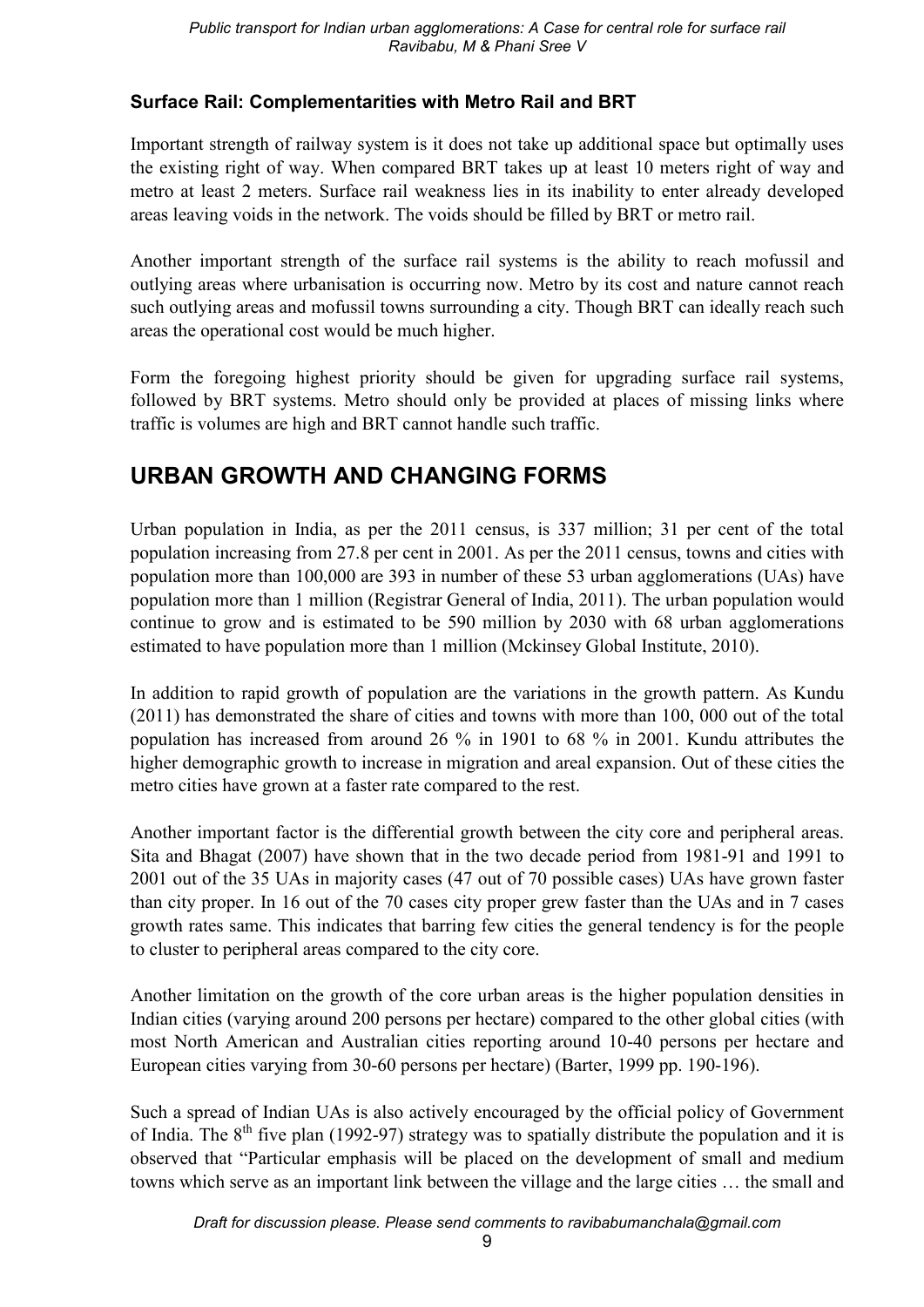medium towns have to act as important centres of attraction, ...to the potential migrants" (Planning Commission, n.d., point no 13.4.2 (c)).

This policy of spatial distribution of urban growth is continued and stated explicitly in the National Urban Housing and Habitat Policy enunciated by Ministry of Housing & Urban Poverty Alleviation, (2007). The policy talks of a symbiotic development of rural and urban areas by adopting "a Regional Planning approach" with an objective to develop rural-urban continuum (Ministry of Housing & Urban Poverty Alleviation, 2007, p. 5). The policy further talks of developing green field towns closer to the cities and connecting them with mass rapid transport corridors.

The corridor based growth is prominently noticed in large number of urban clusters. Sivaramakrishnan and Singh (2003) have quoted earlier study by Centre for Policy research. The study reviewed five states - Maharashtra, Gujarat, Tamil Nadu, Andhra Pradesh, and Karnataka; and reported presence of corridors of urban development. The authors further extended the results identified presence of such corridors in large parts of the country.

To conclude the Indian urbanisation has shown the following distinct trends:

- $\bullet$  It is growing rapidly
- The growth is not uniform but concentrated in large towns and cities.
- Within the large UAs, in around 70  $\%$  of cases the peripheral areas are growing faster than the core areas
- Owing to high density of population in core areas Government policies are also encouraging spread of the cities
- Such a spread is noticed prominently along transport corridors

Implications of the above conclusions for development of public transport in Indian cities are immense. As urbanisation proceeds peripheral areas of a city will gain in equal prominence as garnered by core areas now. The towns in the suburbs will effectively merge into metropolitan areas. The transport plans cannot be limited to the city cores alone but focus equally on suburbs and towns and cities in the metropolitan regions. The public transport should be such that it should be able to cater to the core and periphery equally efficiently.

### **RAILWAY NETWORK AND URBAN AGGLOMERATIONS**

Development of railway network in India in the early period followed the classical Rimmer (1977) model; where the railway network facilitated penetration of British Empire into the country. Further, native rulers added rail network in their dominions further strengthening the rail network. As consequence by the turn of independence most cities had an extensive rail network connecting the adjoining cities and towns. However, after the independence in the 60 year period from 1951 to 2011 network grew only by 20 per cent to 64,460 kilometres; an annual compound growth rate of 0.3 per cent. Compared to this the road network grew from 0.4 million kilometres in 1951 to 3.6 million kms in 2004 (RITES, 2009). Thus what was predominantly rail based network in early fifties became road and rail network based country.

It is in this context the viability of surface rail based urban transit systems demand a systematic investigation. India has 53 UAs with a population of 1 million or more but the list reduces to 50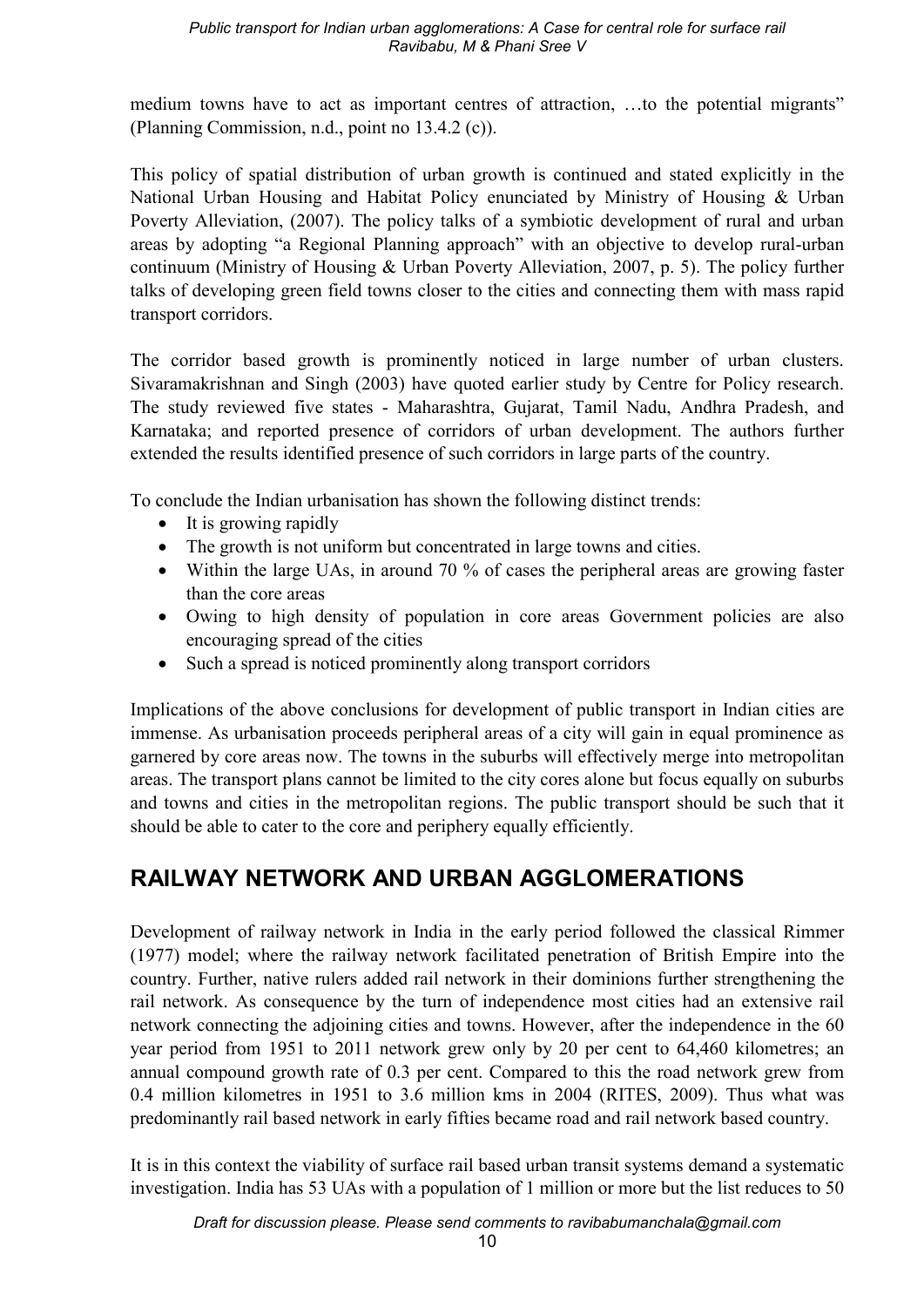as three UAs fall within the metropolitan jurisdiction of a bigger UA close by (Registrar General of India, 2011). The cities and their population ranges are given in Table 3. The break up indicates that 3 cities have more than 10 million population, 15 cities have population between 7 and 2 million, and 32 cities have population between 1 and 2 million.

| Table 3: Urban Agglomerations and the population range |                      |  |  |  |
|--------------------------------------------------------|----------------------|--|--|--|
| population range (in millions)                         | <b>Number of UAs</b> |  |  |  |
| >10                                                    |                      |  |  |  |
| $>$ 7 up to 10                                         |                      |  |  |  |
| $>$ 4 up to 6                                          |                      |  |  |  |
| $>$ 2 up to 4                                          | g                    |  |  |  |
| $>1$ up to 2                                           | 32                   |  |  |  |
| Total                                                  | 50                   |  |  |  |
|                                                        |                      |  |  |  |

The rail net work in an UA is assessed by the number of directions in which railway lines serve the UA. Data gleaned from various sources (Primary data sources like the railway zonal and divisional maps, internet sources like Goole maps and Google earth, and secondary sources like railway atlas compiled by Samit, 2008) for each UA is Summarised in Table 4. It gives the population class wise number of directions the railway lines serve an UA.

| $1.4010$ On to might harmoof of fair in 100 001 might to Only |                                       |                                                         |  |  |  |              |  |
|---------------------------------------------------------------|---------------------------------------|---------------------------------------------------------|--|--|--|--------------|--|
| Number of                                                     | <b>Population Range (in millions)</b> |                                                         |  |  |  |              |  |
| directions                                                    |                                       | $> 10$ > 7 up to 10 > 4 up to 6 > 2 up to 4 > 1 up to 2 |  |  |  | <b>Total</b> |  |
|                                                               |                                       |                                                         |  |  |  |              |  |
|                                                               |                                       |                                                         |  |  |  |              |  |
|                                                               |                                       |                                                         |  |  |  |              |  |
|                                                               |                                       |                                                         |  |  |  |              |  |
|                                                               |                                       |                                                         |  |  |  |              |  |
|                                                               |                                       |                                                         |  |  |  |              |  |
|                                                               |                                       |                                                         |  |  |  |              |  |
| <b>Grand Total</b>                                            |                                       |                                                         |  |  |  |              |  |

Table 4: UAs with number of rail lines serving the UA

Only one UA is not serviced by the rail network and the rest of cities are serviced by rail network from 2 or more directions. 6 UAs have bi-directional railway network servicing them. 15 UAs are serviced by 3 and 4 routes of rail network. 9 UAs are serviced by 5 directions and 3 UAs are serviced by seven directions. Kolkatta is serviced by rail network from ten different directions. Thus all the UAs except one are well served by the surface rail network.

Another question of relevance is whether the city central core can be served by the railway network. The growth of Indian cities during the British period was similar to transit oriented typology presented by Newman and Hogan (1987) (quoted by Barter, 1999). As discussed by Barter (1999) a string of small towns and cities grew around the large city and they were connected by the rail system. Internal movement within the smaller towns was either on foot or by bicycle. However, as roads improved and availability of motor vehicles improved dependence on private transport increased and the predominance of rail reduced in many cities. However, due to the socio-economic characteristics of the Indian population and the growth pattern of UAs, Railways have remained relevant mode of transport around these cities.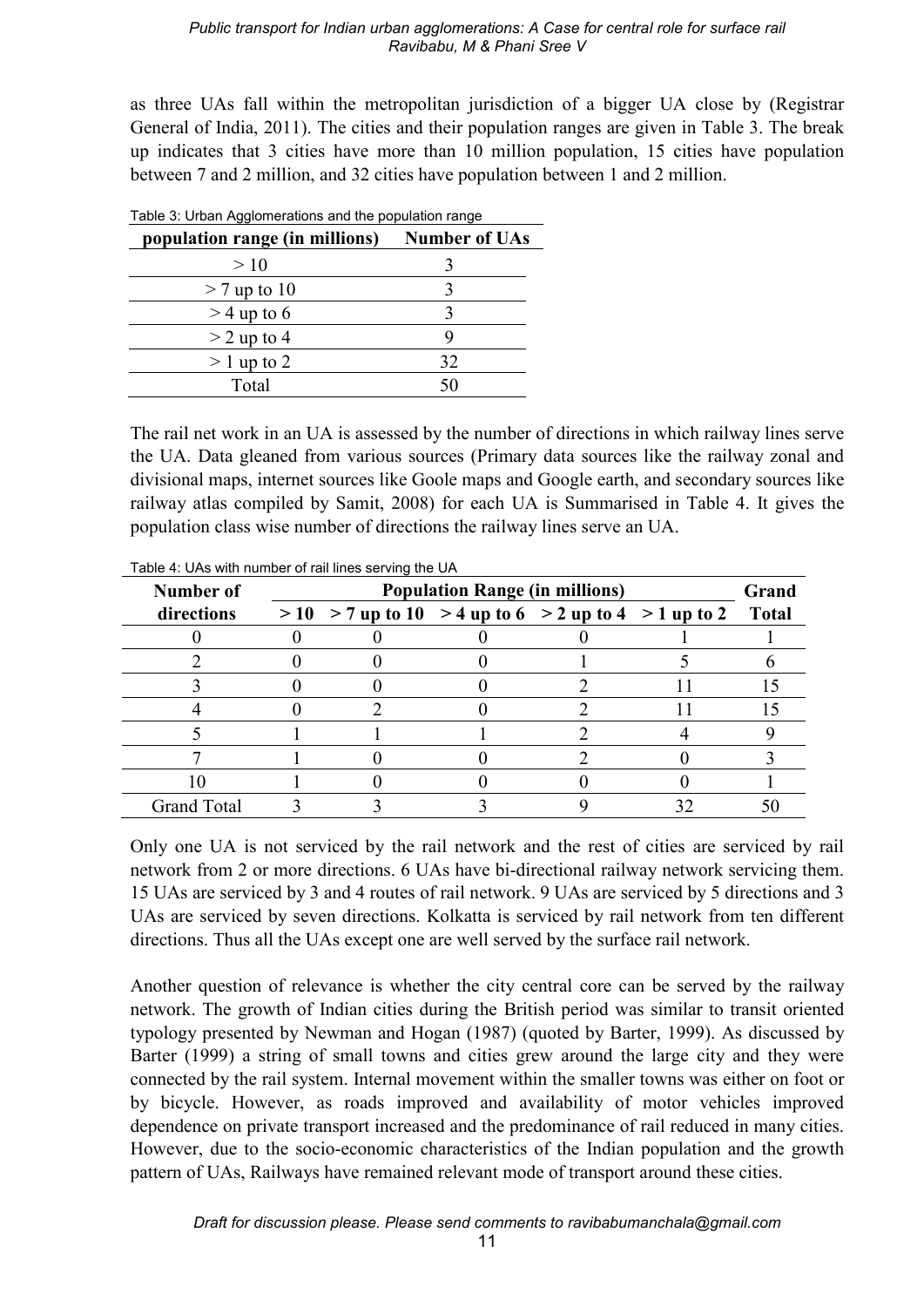This can be discerned from a quick perusal of the rail network and the central business district of the 50 UAs. Out of the 50 UAs, in only three UAs; namely Malappuram, Srinagar and Chandigarh, railway network does not serve the core area. It may be relevant to mention that Malappuram does not have railway station in the city, Chandigarh city was built after independence, and Srinagar got connected to the railway network in 2008 ("Srinagar railway station" 2012). Thus in all the older UAs railway network services the city core area.

#### **Capability of Surface Rail in Existing Areas**

The total length of surface rail systems which can be used for urban and suburban traffic depends on the size of the UA and its topography. While this assessment is to be done separately for each city current assessment is presented to give a macro picture of the potential. Extent of rail length in the 4 mega UAs of Bombay, Delhi, Kolkatta and Chennai, is the total of individual lengths of sections where suburban services are run. This is cross verified with various other sources (Railway time tables, Wikipedia entries for all the cities).

To estimate the rail length in the other 46 UAs the following method is adapted:

- Railway maps; both print and online (sources: Zonal and divisional railway maps; Samit, 2010; Google maps, Google earth, Wikimapia, IRFCA website); were analysed to assess number of directions railway lines run and the length of intra city railway network
- Depending on the population urban area core limits are defined for UAs; it is 50 km for large UAs with population between 4 and 10 million, 25 km for UAs with population between 2 and 4 million, and 15 km for UAs with population between 1 and 2 million. The suburban limits are assumed double that of core limits; 100 km for larger UAs and 50 km for smaller UAs.
- The core distance is multiplied with number of directions and then intra-city lines are added to get feasible urban network for the UAs. Similar procedure is followed to get the suburban distance.

From the assessment we find that it is feasible to open 6,610 kms of rail system for urban operations and 10,233 kms for suburban operations. As the 4 mega UAs have suburban operations and need separate plans the rest of the 46 UAs have 3910 kms of urban network and 7515 kms of suburban network. Details of the urban rail network and suburban rail network for all the 50 UAs is given in Table 5.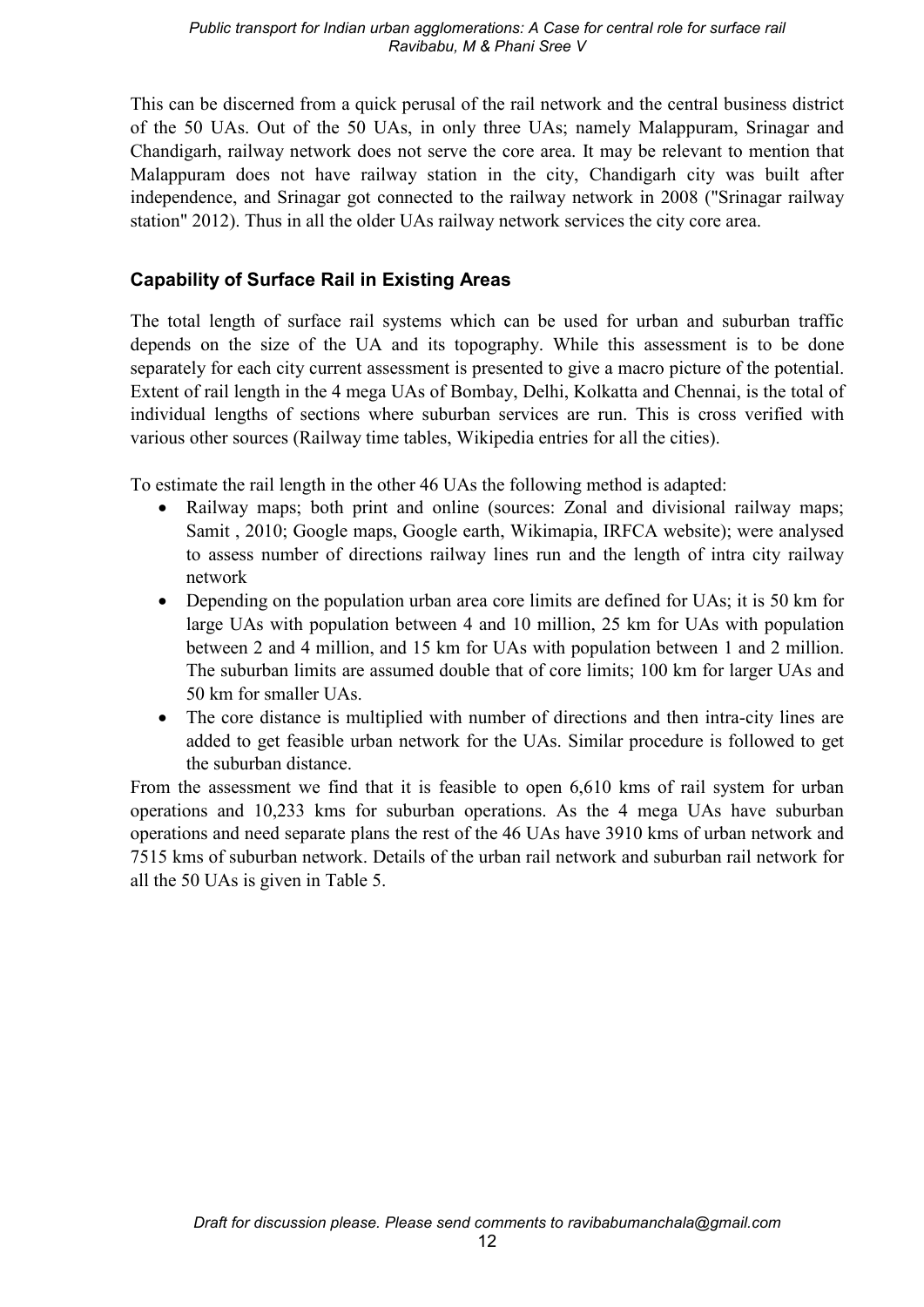|                                 |                         |                                                                               | In kilometres               |                                       |                                       |                       |                                          |
|---------------------------------|-------------------------|-------------------------------------------------------------------------------|-----------------------------|---------------------------------------|---------------------------------------|-----------------------|------------------------------------------|
| <b>Cities and</b><br>population | <b>Number</b><br>of UAs | <b>Number of</b><br>directions<br><i>(cumulativ</i><br>e)<br>$\boldsymbol{2}$ | <b>Urban</b><br>radius<br>3 | <b>Total intra</b><br><b>UA</b> lines | <b>Total</b><br>urban<br>network<br>5 | periphera<br>l radius | <b>Total</b><br>suburban<br>network<br>7 |
| (In millions)                   | 1                       |                                                                               |                             | $\overline{\mathbf{4}}$               | $(2*3+4)$                             | 6                     | $(2*6+4)$                                |
| 4 mega UAs                      | $\overline{4}$          |                                                                               |                             | 2718                                  | 2718                                  |                       | 2718                                     |
| >10                             | 3                       |                                                                               |                             | 2108                                  | 2108                                  |                       | 2108                                     |
| $> 7$ up to                     |                         | Not applicable                                                                |                             |                                       |                                       | Not                   |                                          |
| 10                              | 1                       |                                                                               |                             | 611                                   | 611                                   | applicable            | 611                                      |
| Other UAs                       | 46                      |                                                                               |                             | 305                                   | 3910                                  |                       | 7515                                     |
| $> 7$ up to                     |                         |                                                                               |                             |                                       |                                       |                       |                                          |
| 10                              | $\overline{2}$          | 9                                                                             | 50                          | 45                                    | 495                                   | 100                   | 945                                      |
| $>$ 4 up to                     |                         |                                                                               |                             |                                       |                                       |                       |                                          |
| 6                               | 3                       | 11                                                                            | 50                          | 30                                    | 580                                   | 100                   | 1130                                     |
| $> 2$ up to                     |                         |                                                                               |                             |                                       |                                       |                       |                                          |
| 4                               | 9                       | 40                                                                            | 25                          | 70                                    | 1070                                  | 50                    | 2070                                     |
| $> 1$ up to                     |                         |                                                                               |                             |                                       |                                       |                       |                                          |
| $\overline{2}$                  | 32                      | 107                                                                           | 15                          | 160                                   | 1765                                  | 30                    | 3370                                     |
| <b>Grand Total</b>              | 50                      | 167                                                                           |                             | 3023                                  | 6628                                  |                       | 10233                                    |

Table 5: Assessment of total distance of surface rail which can be used for suburban operations

#### **Expansion to New Areas**

For expansion to new areas of the city  $12<sup>th</sup>$  plan Working Group recommends development of roads alone with funds provided by property developers (Planning Commission, 2012, p 5). This policy is definitely at variance with the spirit of NUTP and also in the spirit of the group's other recommendations. This needs to be corrected and mass transit systems should be planned in new expanding areas.

As roads provide the basis for BRT systems planning of surface rail based mass transit systems would be essential. Such a system should be funded from the property developers as is done for new roads. 50 per cent of the funds earmarked for road development should transferred to rail based transit systems to target 50 % of the passenger kilometres by the transit system. Such an expansion of network is essential for the development of transit systems.

The group also recommends 15 % of the land in new developing areas to be left for road development. Exclusive development of roads has been source of the present urban transport problem (Barter, 1999). If Indian cities have to learn from others it is necessary to develop public transit systems as the city expands. Hence land should be reserved for rail corridors in the master plans. If such initiatives are not taken then creation of rapid transit systems later would be highly complicated. Hence, it is necessary to reserve land for rail transit systems in the new areas. Land reserved should be around 3 % or one fifth of total land reserved for transport.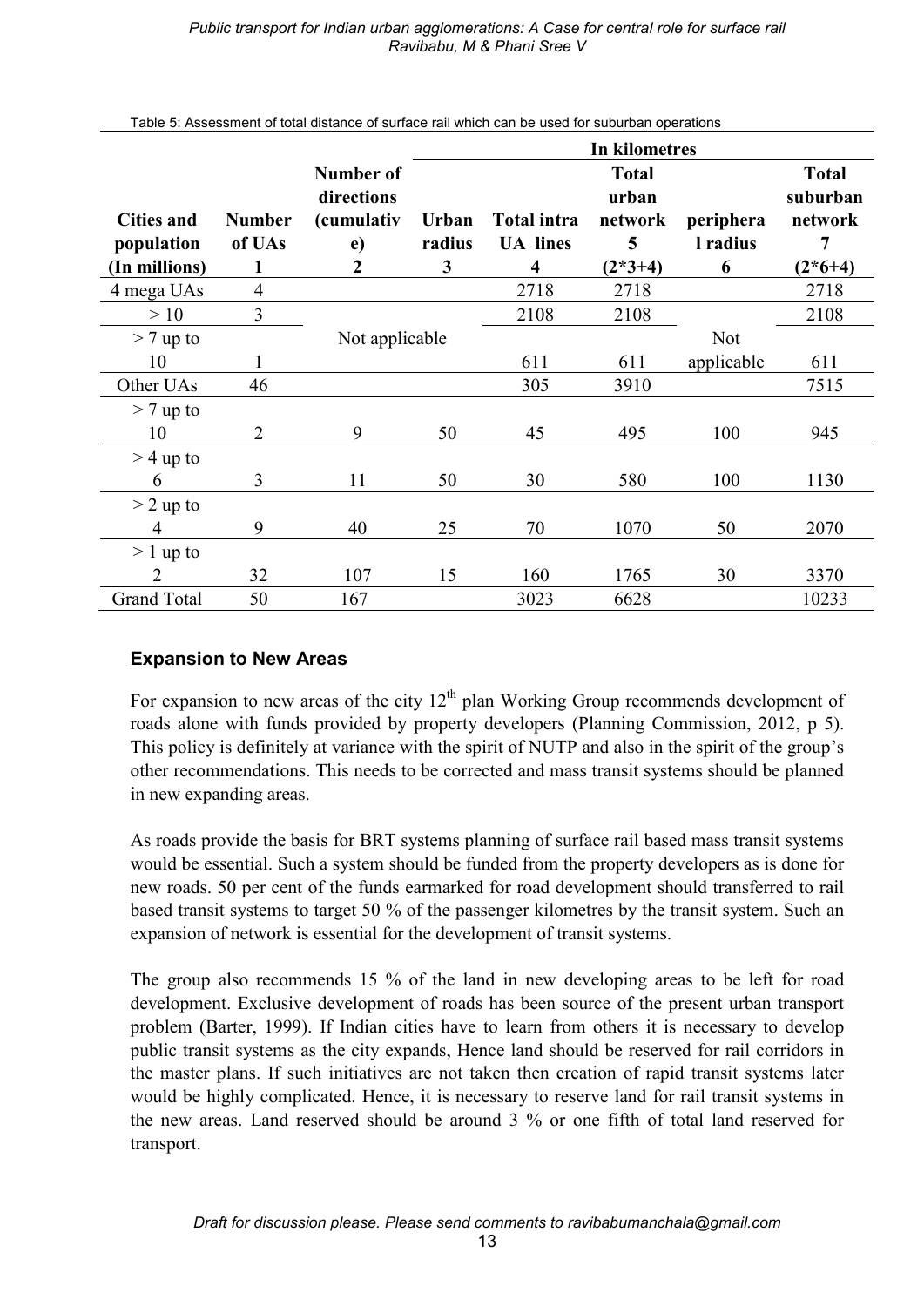In addition to the above, more important is the role of rail network in developing the urban and suburban areas seamlessly. The BRT or metro rail systems would not be able to cater to the suburban areas as the former would be costly operationally and the later prohibitively costly to build. Hence, surface rail becomes sine qua non to develop urban and suburban areas in an integrated manner.

#### Strategies for Surface Rail Systems: Facilitating urban and interurban movement

Two major issues issue in opening surface rail systems for urban transport is the creation of adequate capacity. The capacity problem can be solved in three distinct phases:

- Phase 1 Upgradation of the existing urban network to its full capacity: As seen in section on 'Capacity' earlier it is possible to upgrade system to run trains with 5 minute headway. Out of this 50 per cent capacity would equal the metro rail system capacity and the rest can be shared between interurban passenger trains and freight trains. The suburban areas also would be connected with suburban trains
- **Phase 2 Development of internal ring system:** As the urban systems develop more capacity would be occupied by the urban systems hence it is worthwhile to create a new ring rail network to carry urban traffic and inter urban traffic. Total ring rail required for the 50 UAs would be 6000 kilometres (Authors' calculations). This however, can be developed in phases if the land is reserved. Probably in the  $12<sup>th</sup>$  plan work should commence on half the ring i.e. on around 3,000 kms.
- Phase 3 Long term strategy: The strategy is to develop a seamless integration of urban and suburban areas by extending frequent train services to the suburban areas. This would also require development of an outer ring system around UA and connect these peripheral areas without touching the core. They would also provide alternate path for movement freight trains on the system. This work can be taken up after the radial rails and inner ring are about to reach saturation level. However, the state governments should reserve the land as this becomes critical component for any future planning.

With this strategy it is possible to upgrade the urban surface rail system to meet the demands of urban trains, suburban trains, interurban passenger trains and freight trains for a considerable period of time.

### **IMPLICATIONS: POLICY AND INVESTMENT**

It is established that surface rail is cost effective and can be modified to cater to urban and suburban traffic. Based on the above analyses, this section brings out the modifications to be made to public transport policy and its implications for investment.

#### **Implications on Policy**

From the above implications the first foremost implication for the public transport policy would to undertake development of surface rail to carry urban and suburban traffic. Develop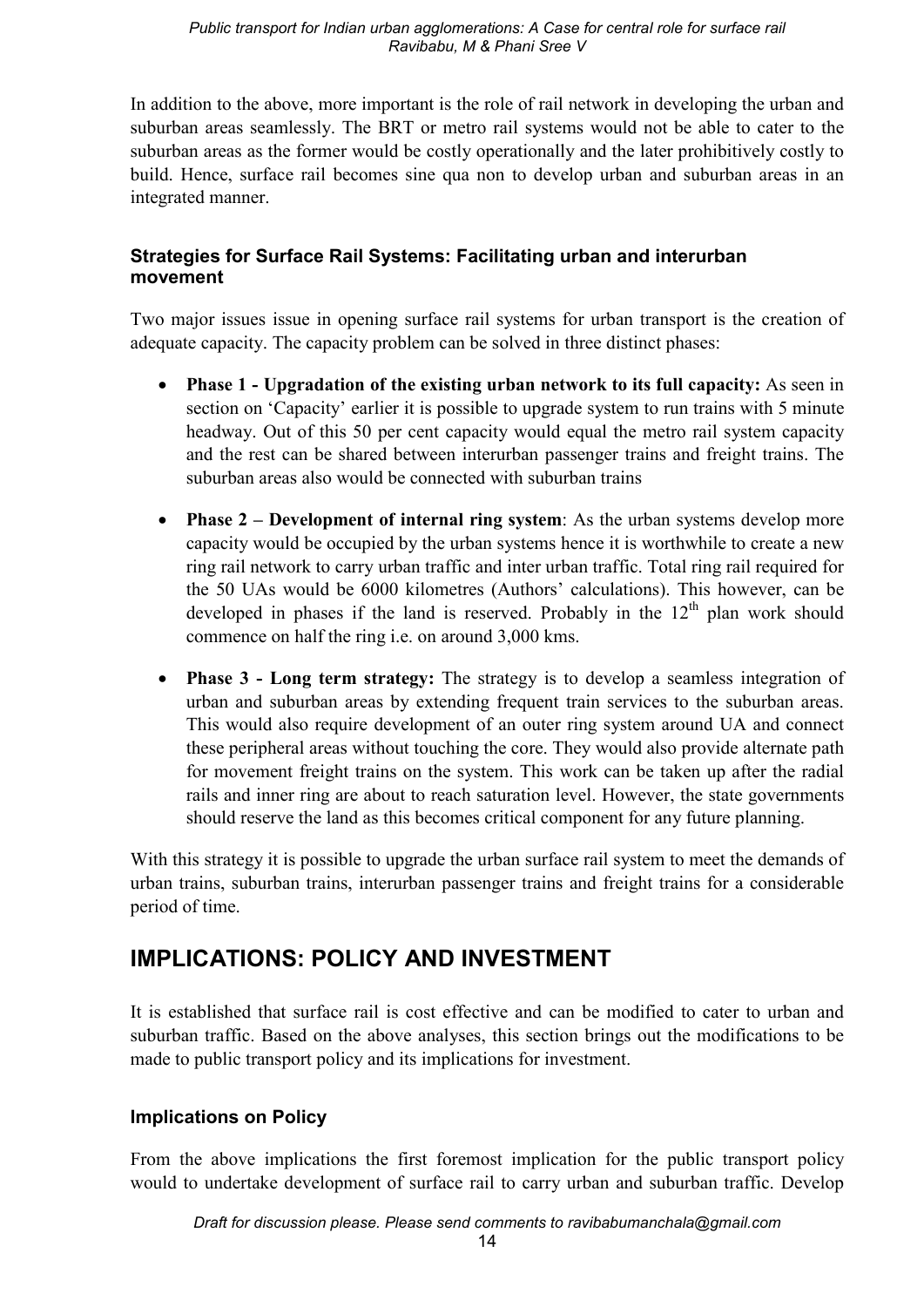BRTs to connect to surface rail systems and areas not connected by surface rail. As the city areas expand plan for new surface rail corridors both as ring rails and radial rails

Most important implication to policy would be the review of metro rail development. As metro is cost intensive, it should be developed only when it becomes totally unavoidable. Some of the potential instances where metro rail becomes extremely inescapable would include i) volumes are very high and surface rail is not a viable option, ii) though volumes are not high space constraints preclude provision of BRTs and iii) short distance extensions of surface rail to major traffic generating centres. Wherever metro is developed, it should be integrated with surface rail systems - either physically with the network or with shared terminals.

As per  $12<sup>th</sup>$  plan working group physical targets to be achieved during the plan are 1480, 747 and 989 kms of BRT, metro and regional rail system respectively. However, as per the proposed plan metro needs to be taken up only after the capacity of surface rail is exhausted. Based on this, assuming that surface rail costs one tenth of metro rail then 7470 kilometres of surface rail can be upgraded to cater to the urban and inter urban transport needs of UAs. This will be a great jump for most of the UAs.

In the current proposals metro rail is to be built only in ten UAs having population more than 3 million. As against this the surface rail can be planned for all the 50 UAs having population more than one million as they have total surface rail network of 6628 kms. This would facilitate development of UAs uniformly across the country instead focussing on select UAs.

#### **Implications on Investment and Funding**

Implications on investment in the new strategy would be reviewed based on 12<sup>th</sup> plan working group estimates. As per the 12th plan estimates the total investment on network creation and upgradation, given in Table 6, is Rs 3046 billion. From the foregoing discussion in the Section on Cost the metro costs are revised to Rs 2000 million per km excluding the rolling stock costs. The revised investment on network improvement work out to Rs 3233 billion for the plan period. The revised figures are shown in Table 6.

| Infrastructure       | Investment<br>(in Rs billion) | <b>Revised</b><br>estimate<br>(in Rs billion) | <b>Reduced on</b><br>reallocation<br>in $\%$ | <b>Reallocated</b><br>investment<br>(in Rs billion) |
|----------------------|-------------------------------|-----------------------------------------------|----------------------------------------------|-----------------------------------------------------|
| Street Network – new | 859                           | 859                                           | 50                                           | 429.5                                               |
| Street Network –     |                               |                                               |                                              |                                                     |
| Upgradation          | 387                           | 387                                           | 0                                            | 387                                                 |
| <b>BRTS</b> Network  | 296                           | 296                                           | $\Omega$                                     | 296                                                 |
| Metro Network        | 1307                          | 1494                                          | 100                                          | 0                                                   |
| Regional rail        | 197                           | 197                                           | 100                                          | 0                                                   |
| Sub Total            | 3046                          | 3233                                          |                                              | 1057.5                                              |
| Sub urban rail       | 0                             | 0                                             |                                              | 2120.5                                              |
| Grand total          | 3046                          | 3233                                          |                                              | 3233                                                |

algebra reade and public transport and reallecation proposed for surface rail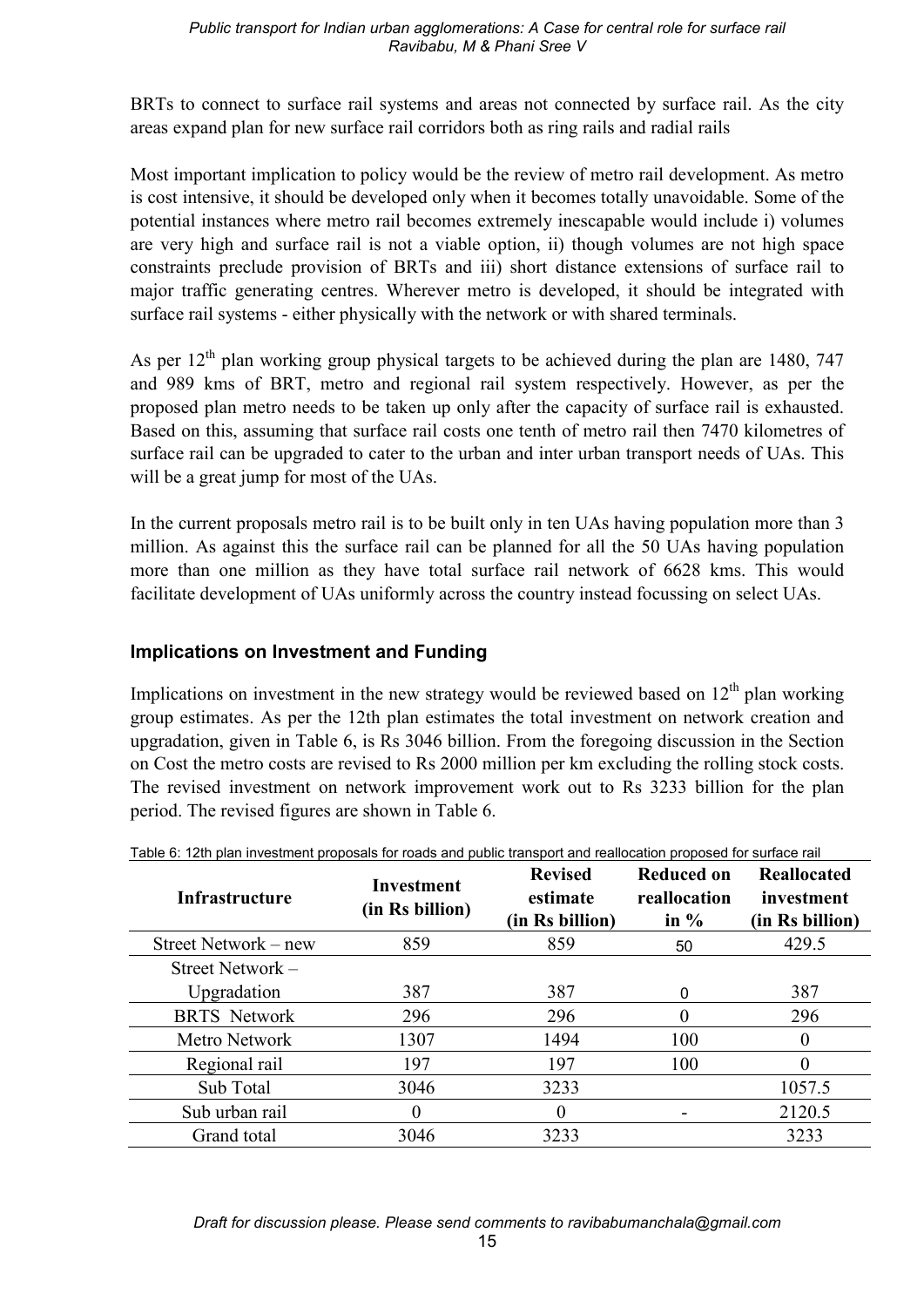The plan is to restructure the total investment optimally based on the discussions in the previous sections. Investment in BRTS network and street upgradation in existing areas is not reduced as surface rail does not supplant these works. Metro and regional network plans are scrapped completely as they will be supplanted by surface rail.

Street network in new areas is reduced by 50 per cent. As explained earlier in Section on "Expansion to New Areas", new areas should be served by creating sufficient surface rail capacity. The main commuting needs must be met by surface rail and the road network should cater to the remaining traffic. Hence half the amount dedicated for roads in new areas is assigned to surface rail.

By this reassignment a total investment of Rs 2120.5 billion will be available for surface rail fixed infrastructure, i.e. upgradation of network and addition of new lines. A break of the investment is given in Table 7. As seen earlier, upgradation of 3910 km of rail track in 46 UAs would work out to Rs 782 billion. In addition, each UA would need additional investment to improve the terminals and provide rail flyovers for ease of multidirectional movement. For this a lump sum amount of Rs 5 billion is allotted per UA working out to Rs 230 billion. Further, to improve the access to the stations and connectivity to adjacent colonies an amount of Rs 1 billion is allocated for each UA. As medium term strategy an initiative to girdle all the 46 UAs, semi circle of inner ring rail with a total length of 3000 km is planned at an estimated cost of Rs 600 billion. This would facilitate movement of intercity trains without interfering with urban traffic

The left over amount of Rs 462.5 billion is assigned to the 4 metro cities for the upgradation of the network. However, detailing the investment needs of the 4 UAs is beyond the scope of the present work.

|                               |              | cost per unit |          | <b>Total cost</b> |
|-------------------------------|--------------|---------------|----------|-------------------|
|                               | <b>Units</b> | (Rs billion)  | quantity | (Rs billion)      |
| For 46 UAs                    |              |               |          |                   |
| Upgradation of rail network   | Km           | 0.2           | 3910     | 782               |
| Terminal improvements and     |              |               |          |                   |
| flyovers                      | per UA       |               | 46       | 230               |
| Facilities to improve station |              |               |          |                   |
| access                        | per UA       |               | 46       | 46                |
| Inner ring rails              | Km           | 0.2           | 3000     | 600               |
| 4 mega UAs                    |              | Lump sum      | 4        | 462.5             |
| Total                         |              |               |          | 2120.5            |

Table 7: Break up of proposed surface rail investments

 $12<sup>th</sup>$  Plan working group has assessed the funding pattern with funds flowing from centre, state, local bodies, loans from domestic and foreign agencies, private sector, and from property development. It has also proposed fresh levies to reduce private vehicle usage and also to generate additional revenue<sup>6</sup>. As the proposal is on deployment of funds, funding pattern will remain unaltered.

 $<sup>6</sup>$  Additional levies recommended are:</sup>

A Green Surcharge of Rs. 2 on petrol sold across the country Draft for discussion please. Please send comments to ravibabumanchala@gmail.com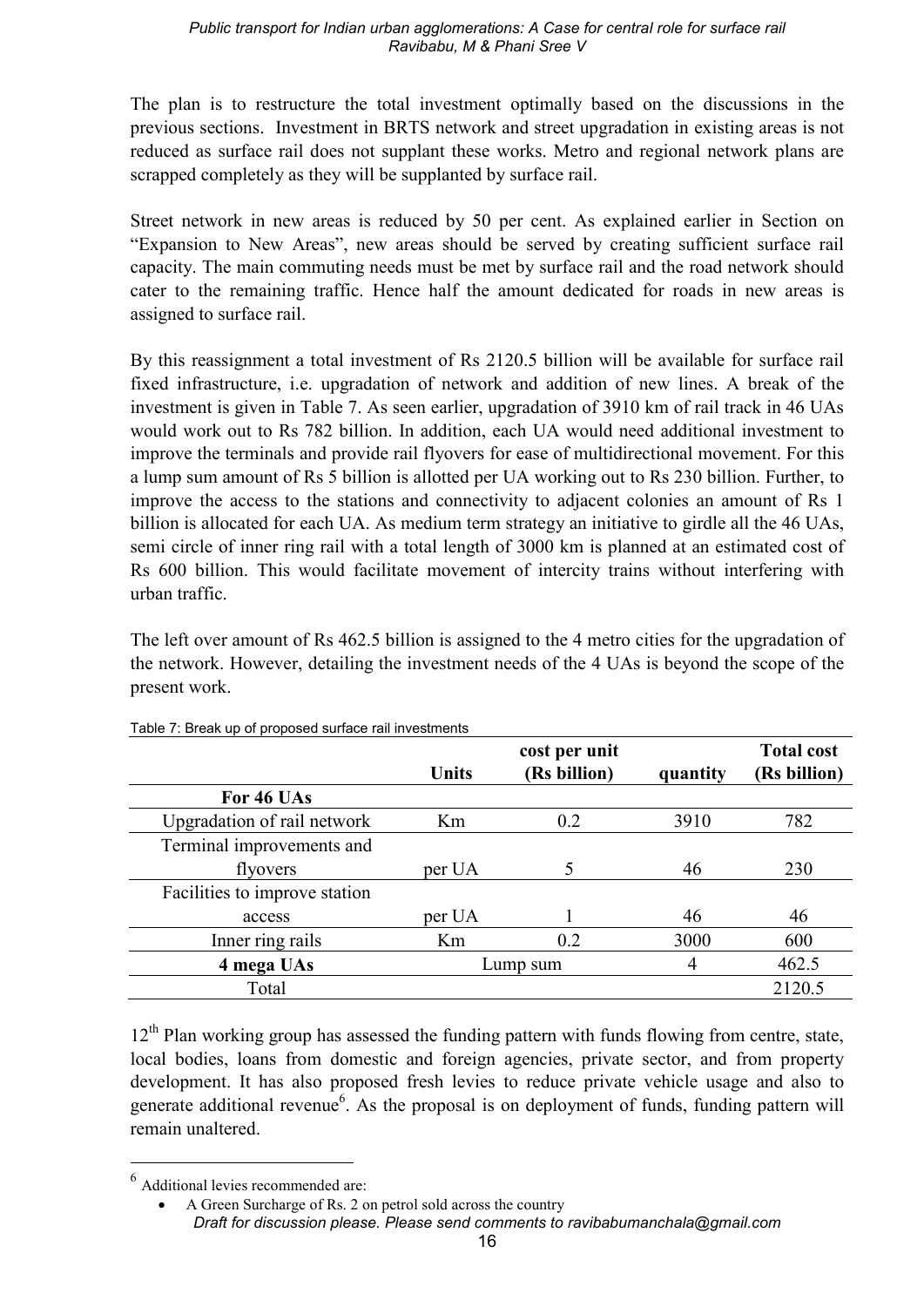### POLICY MEASURES TO INTEGRATE SURFACE RAIL IN **TRANSIT PLANS OF URBAN AGGLOMERATIONS**

"the most serious impediments to suburban railways (to be operated for urban transport - Authors' remarks) are frequently institutional" (World Bank, 2002, p 115).

In India, urban transport was under the policy domain of Ministry of Railways (MoR) till 1986. To facilitate integrated development of urban transport the subject was transferred to Ministry of Urban Development (MoUD). Further, as MoR has to make projects with 14 % return on investment and as urban transport projects were not giving the same return, MoR was generally wary of taking up urban transport projects.

Though all projects in an UA would cater its needs of UAs different ministries have approached in different ways. Broadly speaking MoR does everything under its umbrella while MoUD plays the role of a facilitator and partial fund giver with local governments playing a prominent role. The difference can be classified in two stages; the project sanction and execution stage, and the project operation and maintenance stage. Some of the divergences are highlighted in Table 8. From the Table urban projects get better financial terms which are not extended if the projects are executed by MoR.

If MoR has to participate in urban projects it is necessary for both ministries to come to a common understanding to facilitate a joint work.

| Issue                                 | Urban transport projects                                                                                                                                                                                     | Surface rail projects                                                                                                                     |
|---------------------------------------|--------------------------------------------------------------------------------------------------------------------------------------------------------------------------------------------------------------|-------------------------------------------------------------------------------------------------------------------------------------------|
| <b>Project Sanction and Execution</b> |                                                                                                                                                                                                              |                                                                                                                                           |
| Policy                                | Central Level: Ministry of Urban Ministry of Railways (MoR)<br>Development (MoUD) and Planning and Planning Commission<br>Commission<br>State and local level: State Government<br>and Local self government |                                                                                                                                           |
| Funding                               | Grants, subordinates debt and concessional Internal accruals and budget<br>loans                                                                                                                             | payments. Dividend is paid<br>budgetary<br>payment.<br>on<br>However, in some projects<br>share<br>governments<br>state<br>project costs. |

Table 8: Differences in approaches to urban transport and surface rail projects

A Green Cess on existing personalised vehicles at the rate of 3 percent of the annual insured value both for car and two wheelers.

Urban Transport Tax on purchase of new cars and two wheelers: at 7.5% of the total cost of the petrol vehicles and 20% for personal diesel cars.

The total annual yield from the three sources is estimated to be Rs 422 billion in the first year and Rs 1935 billion in four years of 12th Five Year Plan period (Planning Commissions, 2012, P 42).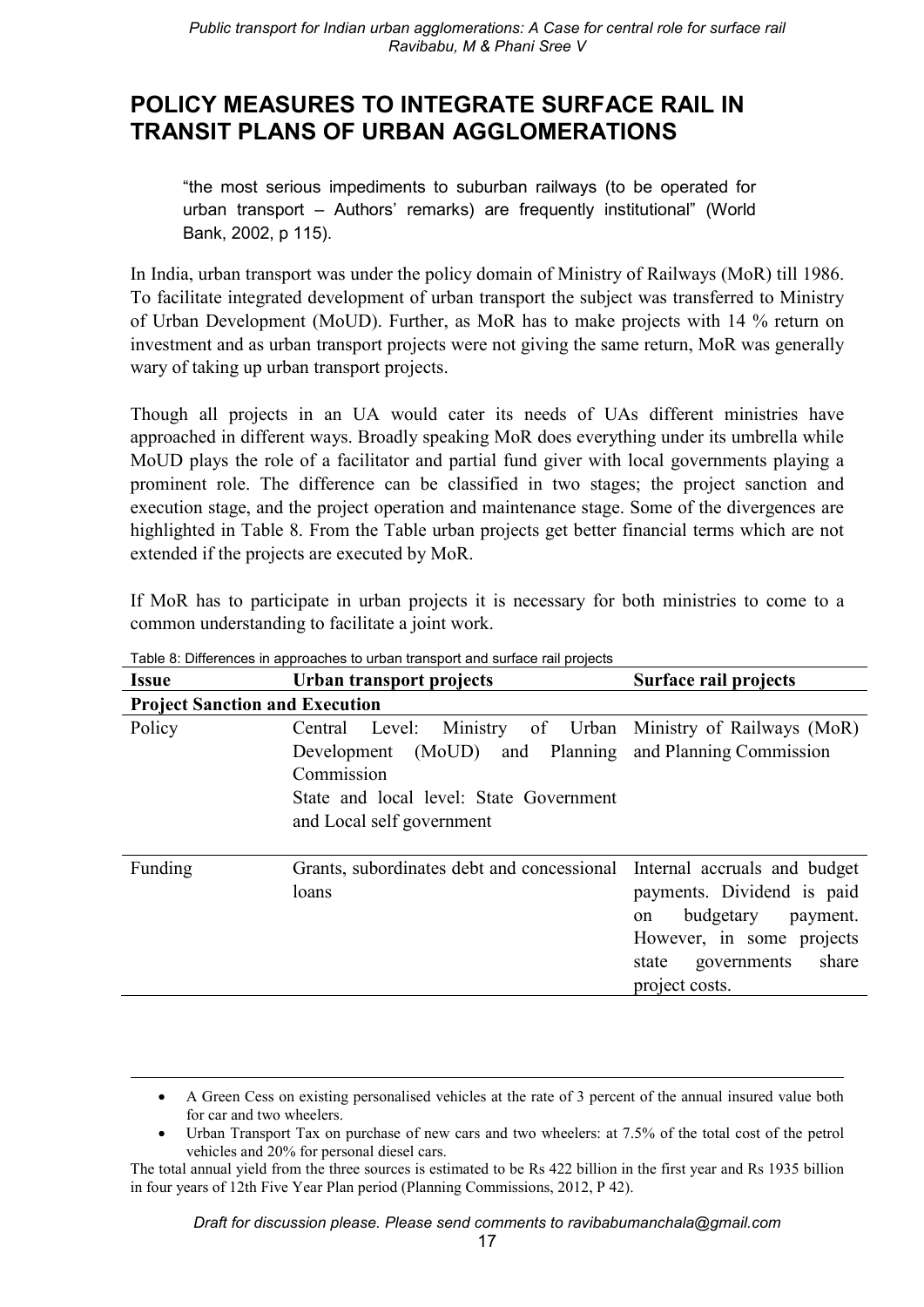| <b>Issue</b>                                     | Urban transport projects                                                                                                                                    | Surface rail projects                                                                                                                                                                 |
|--------------------------------------------------|-------------------------------------------------------------------------------------------------------------------------------------------------------------|---------------------------------------------------------------------------------------------------------------------------------------------------------------------------------------|
| Financial viability                              | FIRR Not fixed.<br>FIRR's are very low'.                                                                                                                    | Minimum FIRR is 14 %<br>unless a project is declared<br>socially<br>desirable.<br>Urban<br>transport projects are<br>not<br>included in this category.                                |
| concessions<br>Tax<br>construction cost          | Waival of duties and taxes<br>by<br>state<br>government <sup>8</sup> .                                                                                      | No such concessions                                                                                                                                                                   |
| Project<br>management skills                     | DMRC was an excellent example of<br>project management. Most officers were<br>on deputation from Indian Railways.<br>May not be valid for all the projects. | Though MoR had a number<br>of showcase examples in the<br>past current reputation is bad.<br>Potential is high if good<br>environment is provided and<br>it is proved in Delhi Metro. |
| <b>Operation and maintenance</b>                 |                                                                                                                                                             |                                                                                                                                                                                       |
| Operational<br>Responsibility                    | Local Government and State government<br>MoUD oversees as it funds many of the<br>projects                                                                  | State has no role<br>MoR completely responsible                                                                                                                                       |
| Other<br>of<br>sources<br>revenue                | Yes. Includes property development and<br>allocation of additional land <sup>9</sup> .                                                                      | N <sub>o</sub>                                                                                                                                                                        |
| Operational<br>and<br>Maintenance<br>concessions | $Yes^{10}$ .<br>Power supplied at concession price.                                                                                                         | No.<br>Power charged higher than<br>commercial rate                                                                                                                                   |
| Freedom in pricing                               | Yes.                                                                                                                                                        | Heavily regulated                                                                                                                                                                     |

#### **Suggested policy modifications**

MoR, MoUD and Planning Commission should first recognise the role of surface rail and its advantages to the nation in general and to urban systems specifically. Based on this MOUD, MoR and Planning Commission should come to a common understanding which should include the terms under which the ministries work jointly and specify roles of different participants in the process. The suggested roles should be:

Draft for discussion please. Please send comments to ravibabumanchala@gmail.com

<sup>&</sup>lt;sup>7</sup> Chennai Metro has FIRR of 1.4 % with taxes and 0.86 % without taxes (Chennai Metro Rail Limited, n. d. p XIX) For Bangalore metro Phase 2 the FIRR is between 4 and 6 % (Bangalore Metro rail Corporation Limited, n.  $d., p. 9).$ 

<sup>&</sup>lt;sup>8</sup> For example in Chennai and Hyderabad Metro projects taxes accounted for 13 % of capital costs (Chennai Metro Rail Limited, n. d, p XIX, Hyderabad Metro rail, n. d, para 5.1.4 of corridor 3). DMRC is "exempted" from the following taxes: Property Tax, Sales Tax, Works' contract Tax, Income Tax, Capital Gains Tax, Customs and Excise (Tiwari, 2011, p 14).

<sup>&</sup>lt;sup>9</sup> Hyderabad metro rail project includes property development rights for 18.5 million sq. ft. on 269 acres of land (Hyderabad Metro rail. 2012). For Delhi Metro Rail Corporation revenue from property development was 46%. 24%, 34%, and 4% for the financial years ending March of 2007, 2008, 2009 and 2010 (see pg 14, Tiwari, 2011) <sup>10</sup> Compared to tariff charged to Indian Railways, Delhi Metro is charged 50 % and 39 % less for Demand and <sup>10</sup> energy charges respectively (Indian Railways, n.d). Bangalore is charged Rs 4.4 per unit on the principle of no profit no loss (Abraham, 2011).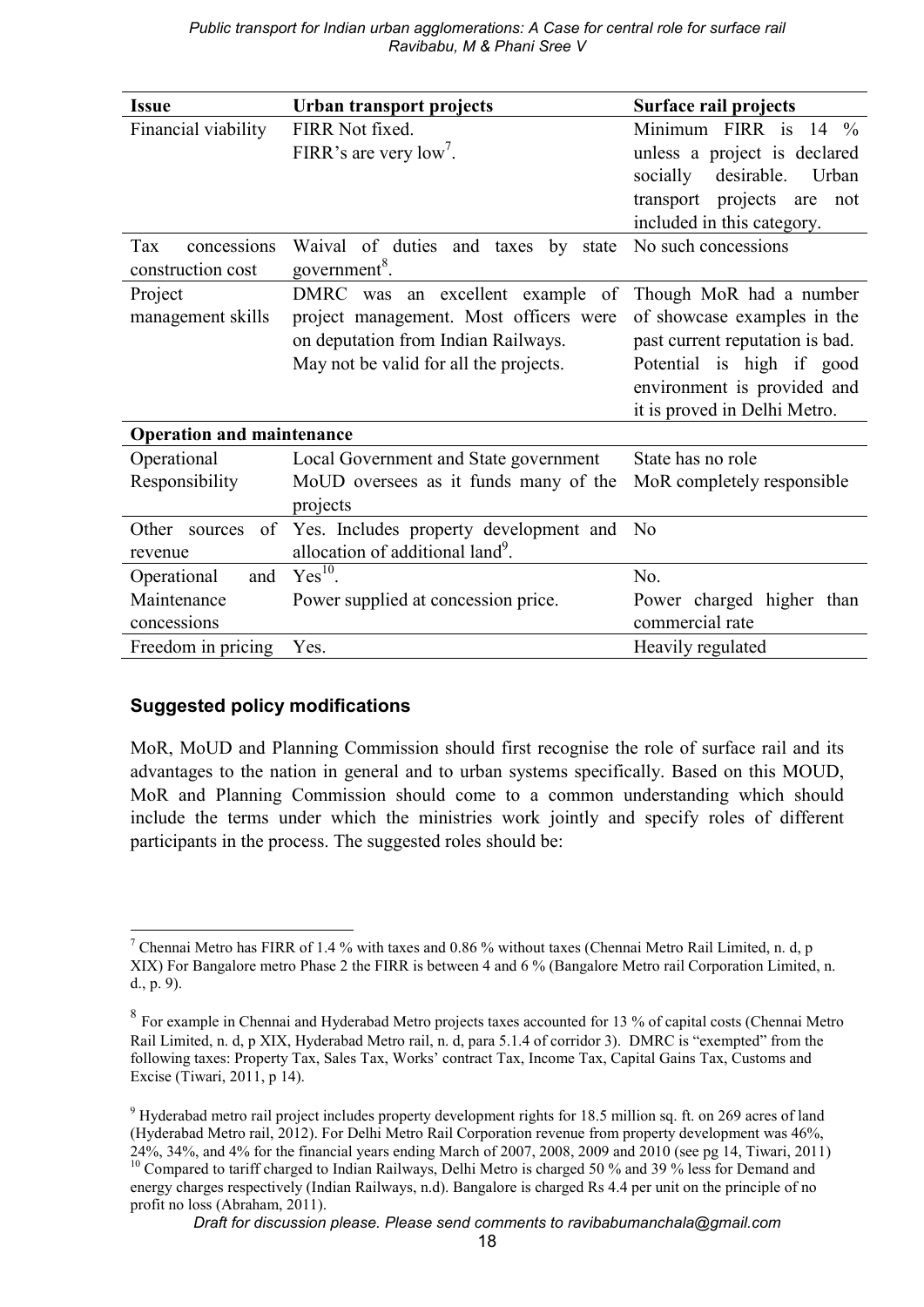- MoR, MoUD, state governments and the local self government should prepare Detailed Project reports for each city on how surface rail can be opened for suburban traffic.
- MoUD and State Governments should extend the finances on similar terms and conditions given to metro rail projects
- MoR should commit itself to number of trains to be run and the vehicle kilometres and they should not be less than those possible under a metro rail project
- As taking up work under traffic will be extremely difficult, initial execution of brown field projects should be taken up by MoR. Based on the experience it can be reviewed to improve the working.
- Green field projects can be taken under a set up agreeable to all the parties.
- Train operation will remain with MoR but MoR will commit to number and nature services at the project formulation stage itself.
- Commercial functions including pricing can be off loaded to an organisation as the pricing and integration with other modes is vital for planning urban traffic. Railways can be paid the operational cost on per kilometres basis.

With sets base realising surface rail potential fully making it vital not only for urban transport but also for inter city transport.

## **CONCLUSIONS**

Development of public transport has received a prominent place in NUTP enunciated by Government of India. In pursuance of this policy governments at all levels are actively promoting BRT and Metro rail as viable options for public transport. This is also being advocated by various advocacy groups and commercial interests. In the process, surface rail, operated by Indian railways, historically closely intertwined with development of many cities and carries substantial urban commuters, is totally sidelined.

The article established that unit cost of capacity created by surface rail is one twentieth of metro rail system and one fourth of a BRT system. Further, as it is upgradation of existing system additional space required would be minimal. However, as surface rail does not reach already built up areas, BRT systems or metro rail would be required to complement the surface rail system.

A review of the 50 urban agglomerations (UAs) having population more than 1 million has indicated that surface rail can be useful in 49 UAs to carry urban and suburban traffic. The UAs have 6628 kilometres of rail network which can be upgraded to carry urban traffic in addition to the interurban traffic. Compared to this with same investment current proposal is to create a metro network of 747 kms in 10 UAs and a regional rail network of 989 kms limited to 9 UAs. As evidenced by the substantial advantage the paper suggests that in  $12<sup>th</sup>$  five year plan the proposed investment on metro rail, regional rail and 50 % of investment on new roads should be diverted for upgradation of surface rail.

The above investment, after revising for metro rail costs, works out to Rs 2120.5 billion and would be available for upgradation of surface rail and associated infrastructure. With this investment it would be possible to upgrade 6628 kms of suburban rail network, create new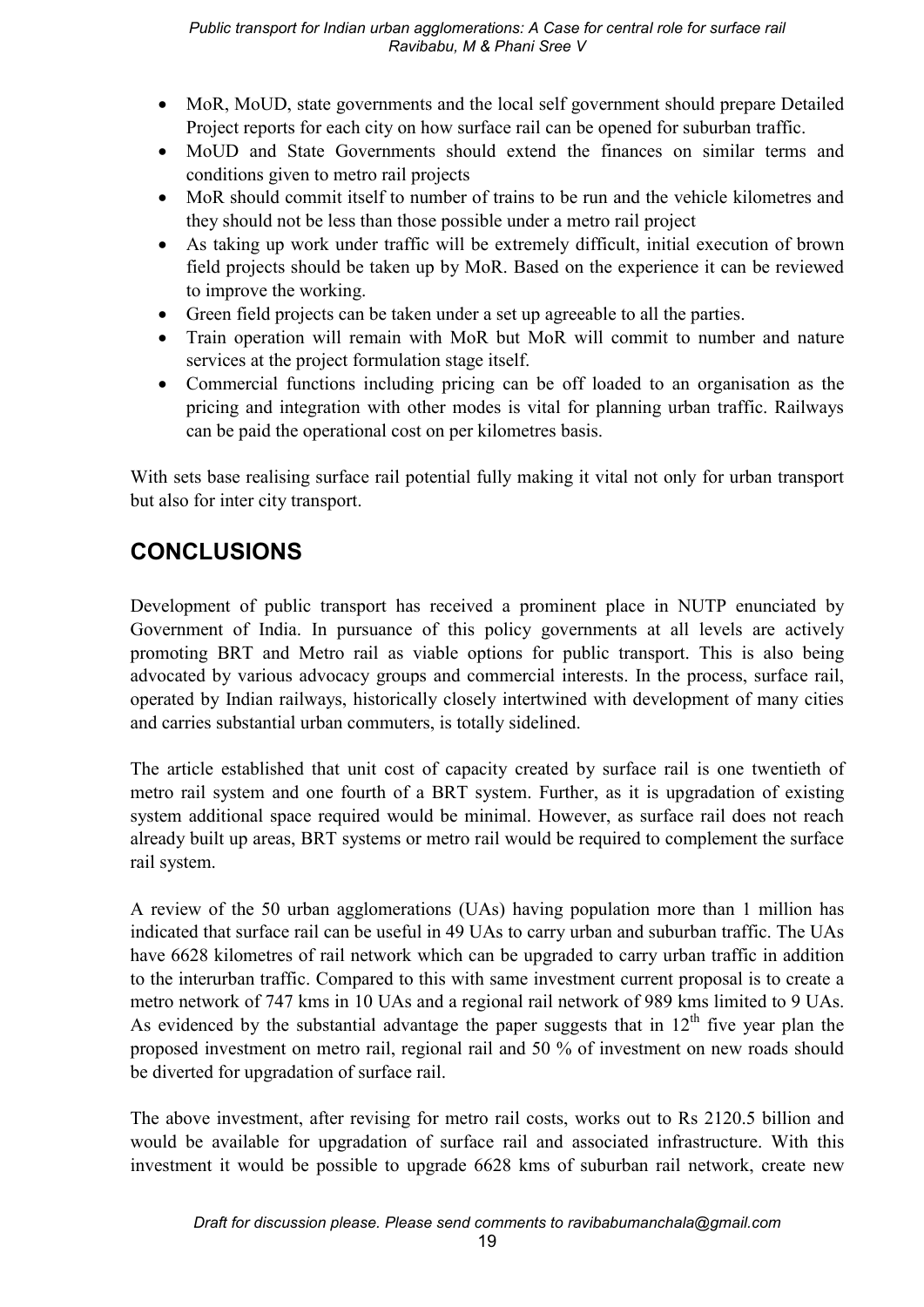suburban network of 3000 km around some of the important UAs and also upgrade terminals in the UAs.

Despite the seeming advantages, the most important bottleneck in achieving this is identified to be the institutional arrangement. To facilitate a new institutional framework paper recommends setting up of joint review committee of the three apex policy making bodies of Ministry of Urban Development, Ministry of railways, and Planning Commission. This would facilitate placing a new regime where the central ministries and state governments can work together to develop a more citizen friendly urban transport system.

What is presented is macro picture at the national level which provide the basis for an appropriate policy. However, for any work to be initiated at ground level lot of preparatory work would be necessary. Hence immediate action should be initiated to take up work at UAs level. This should be done by the urban local bodies and local railway set ups under the guidance of the policy formulating agencies.

### **REFERENCES**

- Abraham, J. (2011) Metro inauguration to be immune to blackouts?, Midday 12-10-2011 Bangalore Metro Rail Corporation Limited (n. d.), Bangalore Metro Rail Project Phase 2, Retrieved, October 31, 2012 from bmrc.co.in/pdf/phase2/phase2forweb.pdf
- Barter, P. A. (1999) An international comparative perspective on urban transport and urban form in Pacific Asia: The challenge of rapid motorisation in dense cities, Ph D thesis, unpublished, Murdoch University, Retrieved, October 31, 2012 from http://researchrepository.murdoch.edu.au/3332/1/Barter\_1999.pdf
- BBC News, (2002), Indian PM launches Delhi metro Retrieved 31.10.2012, http://news.bbc. co.uk/2/hi/south\_asia/2602907.stm
- Breithaupt, M (2010) Latest Developments in BRT from around the world, presented in World Urban Transport Leaders Summit 2010, Retrieved, October 31, 2012 from http://www.ltaacademy.gov.sg/pdf/24\_Breithaupt\_LatestDevelopmentsInBRT.pdf
- Bus Rapid Transit (n. d.) In *Wikipedia*. Retrieved, October 31, 2012 from http://en.wikipedia .org/wiki/Bus\_rapid\_transit
- Chennai Metro Rail Limited (n. d.), Project Brief, Retrieved, October 31, 2012 from http://chennaimetrorail.gov.in/pdf/project\_brief\_updated\_aug08.pdf
- Delhi Metro Rail Corporation Limited, (2012a), Need for metro Retrieved, October 31, 2012 from http://www.delhimetrorail.com/needformetro/metro/need.aspx.
- Delhi Metro Rail Corporation Limited, (2012b), Network Retrieved, October 31, 2012 from http://www. delhimetrorail.com/
- Delhi Metro, (n. d.), In *Wikipedia*. Retrieved, October 31, 2012 from *http://en.* wikipedia.org/wiki/Delhi\_Metro
- Flyvbjerg, B., Bruzelius, N., van Wee B, (2008), Comparison of Capital Costs per Route/ Kilometre in Urban Rail European Journal of Transport Infrastructure and Research, 8, no. 1 pp. 17-30 accessed from http://vbn.aau.dk/files/14076659/Comparison of \_Capital\_Costs.pdf
- Hyderabad Metro Rail (2012) Welcome page Retrieved, October 31, 2012 from http://www. hyderabadmetrorail.in/html/welcome.htm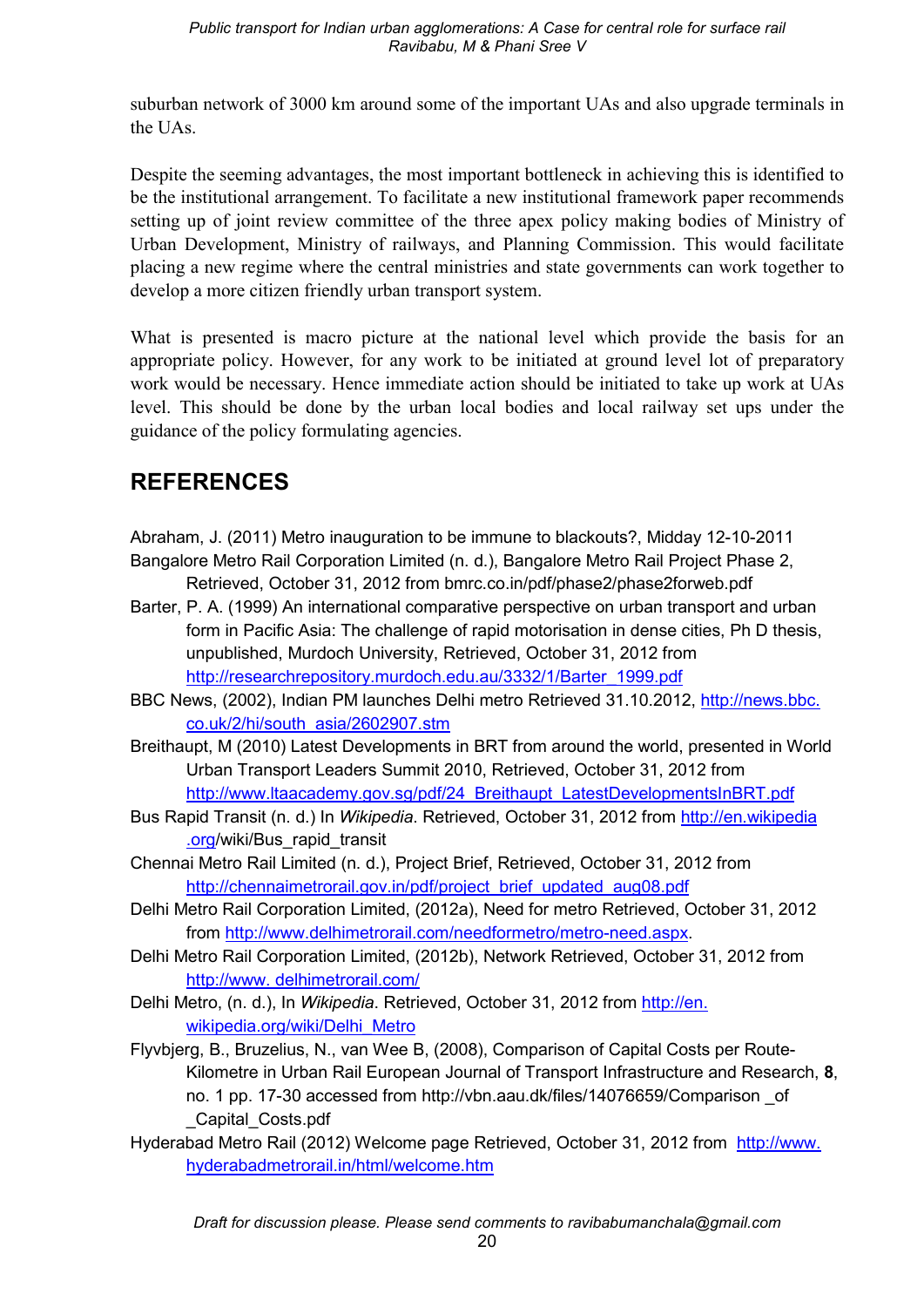- Hyderabad Metro Rail (n. d.),Executive Summary of Detailed Project Report for Corridors 1, 2, and 3, unpublished, Retrieved, October 31, 2012 from http://www.hyderabadmetro rail.in/html/project-heilts-executive-summary.htm
- Indian Railways (2011), Annual Statistical Statement, Retrieved, October 31, 2012 from http://www.indianrailways.gov.in/railwayboard/view\_section.jsp?lang=0&id=0,1,304,36 6,554,1179
- Indian Railways (2012), Project Memorandum for Elevated Suburban Rail Corridor (Oval Maidan – Virar) in, October 31, 2012 from http://www.indianrailways.gov.in/ railwayboard/uploads/directorate/infra/downloads/executive\_summary\_270812.pdf
- Indian Railways, (2012) Pink Books of various Railways, Retrieved, October 31, 2012 from http://www.indianrailways.gov.in/railwayboard/view\_section.jsp?lang=0&id=0,1,304,36 6,539,1167
- Kundu A (2011), Trends and processes of urbanisation in India, Human Settlements Group, International Institute for Environment and Development (IIED) accessed from http://pubs.iied.org/10597IIED.html.
- Mckinsey Global Institute, (2010) India's urban awakening: Building inclusive cities, sustaining economic growth, accessed on 21/02/2012 from http://www.mckinsey.com/~/media/McKinsey/dotcom/Insights%20and%20pubs/MGI/R esearch/Urbanization/Indias%20urban%20awakening%20Building%20inclusive%20citi es/MGI\_Indias\_urban\_awakening\_full\_report.ashx
- Ministry of Housing & Urban Poverty Alleviation (2007), National Urban Housing and Habitat Policy, Retrieved, October 31, 2012 from http://mhupa.gov.in/policies/duepa/Housing Policy2007.pdf
- Ministry of Housing & Urban Poverty Alleviation, (2007) National Urban Housing and Habitat Policy, Ministry of Housing & Urban Poverty Alleviation, Government of India, New Delhi
- Mohan, D (2008) Mythologies, Metros & Future Urban Transport, TRIPP Report Series Indian Institute Of Technology Delhi Retrieved, October 31, 2012 from http://tripp.iitd.ernet.in/ delhibrts/metro/Metro/Metro%20Mythology08.pdf
- Mohan, R (2012) Long Term Urban Transport Policy http://www.cprindia.org/sites/default/ files/28\_Mohan.pdf,
- MoUD (2006) National Urban Transport Policy, Ministry of Urban Development, Government of India, New Delhi accessed on 24/02/2012 from http://urbanindia.nic.in/policies/ TransportPolicy.pdf
- Multi-Modal Transport System (Hyderabad) (n. d) .), In *Wikipedia*. Retrieved, October 31, 2012 from http://en.wikipedia. org/wiki/Multi-Modal\_Transport\_System\_(Hyderabad)
- Newman, P.W.G. and Hogan, T. L. F. (1987) Urban Density and Transport: A simple model based on 3 city types (Transport Research Paper 1/87). Perth: Environmental Science, Murdoch University.
- Planning Commission, (2012), Recommendations of Working Group on Urban Transport for 12th Five Year Plan, Retrieved, October 31, 2012 from http://planningcommission. gov.in/aboutus/committee/wrkgrp12/hud/wg\_%20urban%20Transport.pdf
- Planning Commission, (n.d.) Urban Development 8<sup>th</sup> Plan Strategies, Retrieved, October 31, 2012 from http://planningcommission.nic.in/plans/planrel/fiveyr/index9.html
- Ravibabu, M (2006) Viability of Surface Rail for Urban Mass Transit, Economic and Political Weekly, Volume 41(1), January 7 - 13, p 1506 Retrieved, October 31, 2012 from http://www.epw.in/commentary/viability-surface-rail-urban-mass-transit.html